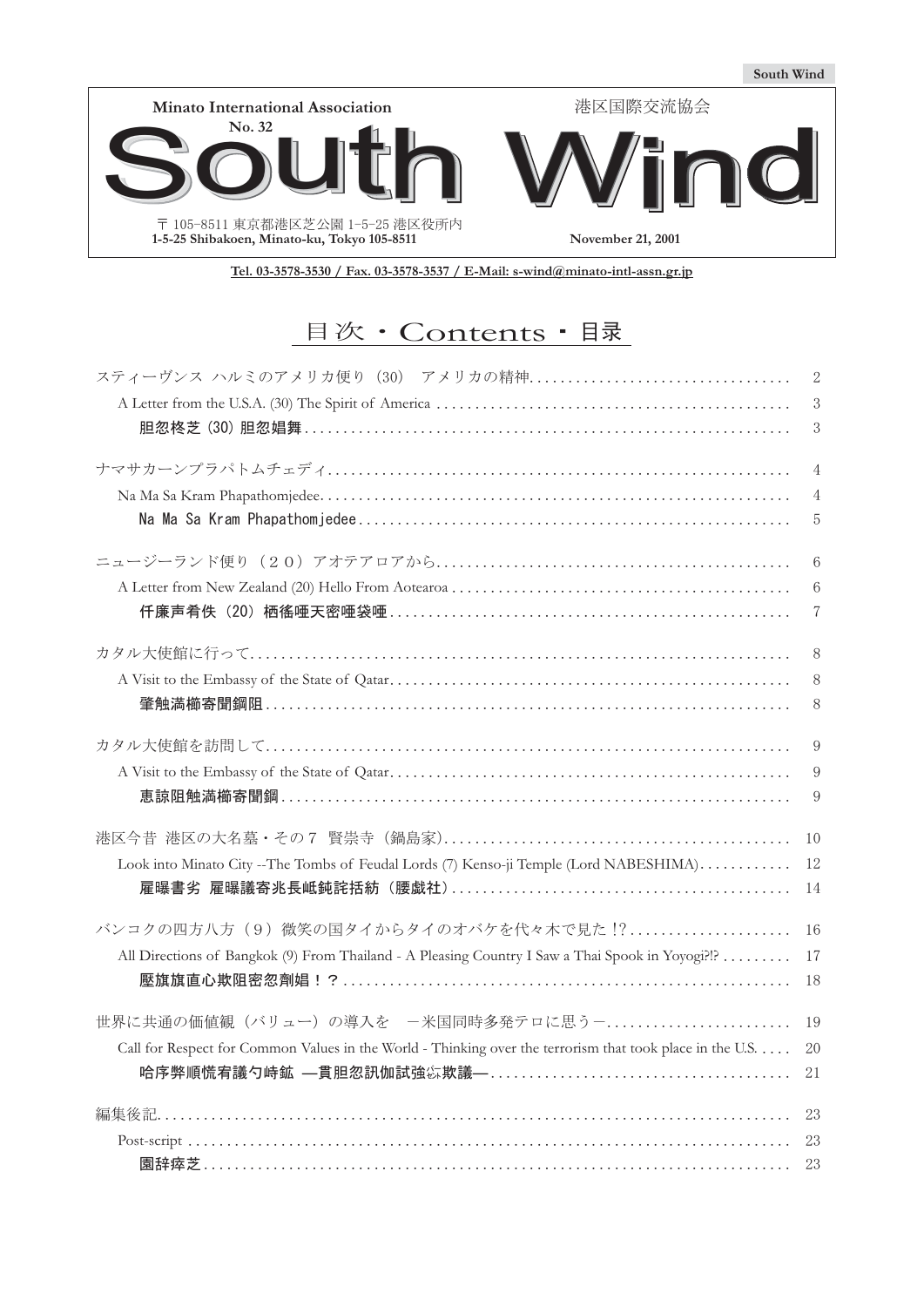スティーヴンス ハルミ

【9月24日】

アメリカの旗があちこちにはためいています。 教会、学校、商店、レストラン、そして住宅地の家 の前にも星条旗がはためいています。ニューヨーク 市の世界貿易センタービルとワシントンDCのペン タゴンがテロリストに攻撃されてわずか2、3日後、 人びとはアメリカの旗を掲げ始めました。小さな旗 が行き交う車のアンテナにつけられ、郵便受けに旗 を飾る家もたくさん現れました。人びとは星条旗を 飾ることで愛国心を表そうとしているのです。たく さんの店で、星条旗があっという間に売り切れてし まったそうです。お店で旗を買いそびれてしまった 人は胸に赤、白、青のリボンを飾って愛国心を表し ています。

9月11日に起こったことはほとんどの人にとっ ては理解に苦しむ事件でした。攻撃のあった翌日か ら後に見つかった生存者は一人もおらず、世界貿易 センターでは6,453人が生存の確認ができず、ペン タゴンでも189人が死亡したものとみられています。 ニュースでは愛する者や友人の生存が確認できない まま一縷の希望を捨てきれずにいる人びとの様子等 を細かく報道し、その様子は見ている者の心を締め 付けました。テレビの画面を通してアメリカの人び とは痛み、悲しみ、絶望を分かち合っているようで した。アメリカの国全体が嘆き悲しんでいました。

アメリカが喪に服し、瓦礫の下から生存者を発 見することへの希望を失っていく中で私は、アメリ 力の精神が絶望の中から立ち上がるのを見ました。 多くの人の心が引き裂かれる中、アメリカの人びと の心は一体となっていったのです。

アメリカ赤十字によると、世界貿易センターが 最初に攻撃されてからわずか16時間の午前1時ま でに、災害時の救済の特別訓練を受けている赤十字 の職員 400 人以上が呼び集められ、マンハッタンに は12ヵ所の避難所が設置されて、そこで150人以 上の被害者が寝る所を与えられたといいます。アメ

リカ合衆国の災害時の反応には目覚しいものがあり ます。ニューヨーク市の勇敢な消防隊員たちは文字 通り自分たちの生命を危険にさらして救助にあたり ました。警察官や、救急医療のスタッフたちもほと んど眠らずに救助活動を続けました。彼らは真の ヒーローたちです。人びとはこれらプロたちの勇敢 な行動に胸を打たれました。しかし、それよりももっ と私の心を打ったのは一般市民の反応でした。夜が 明けると、現場からわずか3マイル北にある赤十字 ニューヨーク支部には100人以上の人が助けになろ うと押し寄せたのです。その場で寄付のための個人 小切手を切る人もいれば、ボランティアとして働く ために登録する人、献血のために来た人もいたそう です。そして、赤十字の職員が翌朝6時にトラック から荷物を降ろすために75人のボランティアが必 要だと呼びかけると、数分のうちに必要な人数の人 が名乗りをあげたといいます。ニューヨーク市での 人びとのこの災害に対する反応は本当にアメリカら しいと思います。

事実、アメリカ合衆国全体が献血の呼びかけに すぐに反応しています。ほとんどどこの街でも人び とは列を作って献血をしたのです。人びとが長い列 を作る中、必要だった血液はあっという間に集まり ました。お金の寄付が必要だという呼びかけにも人 びとはすぐに応えました。ニューヨークとワシント ンの被害者のために全国から寄付がどんどん届きま した。

アメリカ人の一人ひとりが、被害者のために何 かをしたいと思いました。アメリカ人の一人ひとり が、アメリカのために何かをしたいと思いました。 アメリカ人の一人ひとりが、この悲劇に立ち向かお うとしているアメリカを誇りに思いました。だから 人びとはアメリカ合衆国の旗を掲げます。卑怯なテ ロリストによって打撃とショックを受けても負けて はいない、アメリカは固く団結しているのだと訴え ながら…。

# 日本語で話す会 / "Let's Chat in Japanese"

港区国際交流協会では、日本語を勉強していても実際に話す機会がない外国人の方、新しく友だちを つくりたい、話題に興味をお持ちの外国人の方を対象に「日本語で話す会」を毎月第二/第三十曜日に 開いています。中級レベルでは身近な話題を中心に、上級レベルでは時事問題を中心にお話を進めます。 LCJ ボランティアスタッフがお待ちしております。

ぜひ一度、ご参加ください。

日にち: 12月8日 (土)、2月16日 (土)、3月16日 (土) 午前11時~12時30分 場 所: 三田 NN ホール スペース D (港区芝 4-1-23)

If you do not have any opportunity to speak it out in spite of studying Japanese, or if you want to make friends, and have an interest in discussion / exchanging of opinions, you are welcome to join our LCJ, "Let's Chat in Japanese," meeting. We have intermediate and advanced levels. Let's have a great fun chatting in Japanese!!

Date: Saturdays, December 8, February 16 and March 16

Time: 11:00 a.m. to 12:30 p.m.

Place: Mita NN Hall, Space D, 4-1-23 Shiba, Minato-ku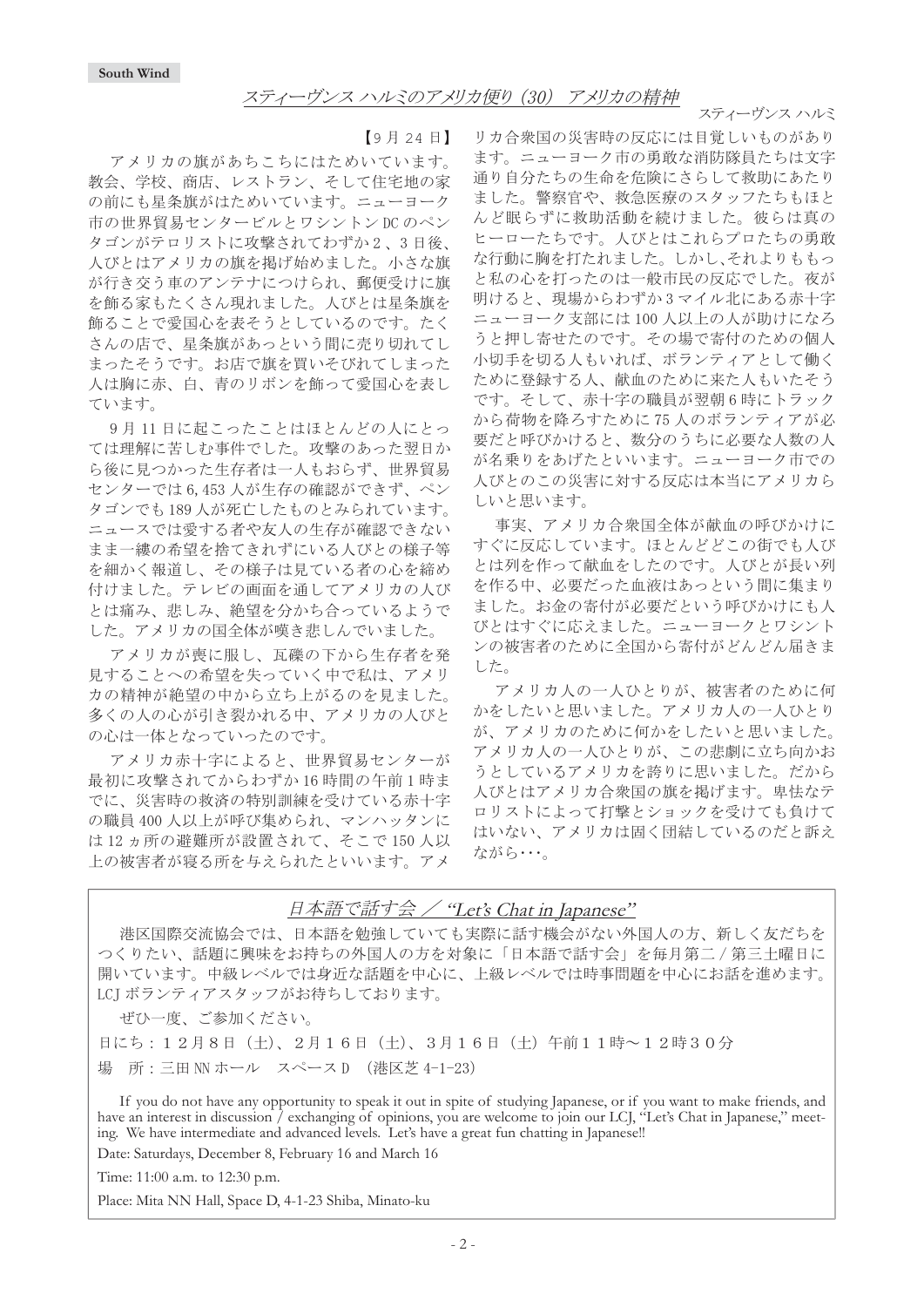#### **A Letter from the U.S.A. (30) The Spirit of America**

#### Harumi STEPHENS

#### [September 24, 2001]

American flags are everywhere. The Stars and Stripes is flying at churches, schools, retail stores, restaurants, and in many people's front yards. Just a few days after the terrorists' attack on the World Trade Center in New York City and the Pentagon, not only in New York and in Washington D.C., but all over the country, people started to fly American flags. Small flags are on antennas of the cars people drive. They are also on mailboxes in front of many houses. People are trying to show their patriotism by flying the Stars and Stripes. Stores quickly sold out all of the American flags on their shelves. Those who could not find the American flag at stores are wearing red, white, and blue ribbons as another way of demonstrating their patriotism.

What happened on September 11th was incomprehensible to most of us. No survivors have been pulled out since the day after the attacks, and 6,453 people are missing in the World Trade Center attack. There are 189 people missing or presumed dead at the Pentagon. Extensive news reports on the efforts to search for survivors and the news coverage about the people who were holding on to their hopes to locate loved ones or friends made our hearts bleed. Through the television screen, American people were sharing the ache, the sorrow and the feeling of despair. The whole country was in mourning.

As the U.S. mourns and the hope of finding survivors under the rubble diminishes, I also witnessed the spirit of America rise from the despair. While many hearts were torn, the unity of American people strengthened.

According to the American Red Cross, by 1:00 a.m., only about 16 hours from the initial attack on the World Trade Center more than 400 Red Cross trained disaster workers had been called to the area, and 12 Red Cross shelters had been opened in Manhattan where more than 150 people spent the night. How the United States responds to national disasteris, to me, amazing. The brave firefighters of New York City literally risked their lives to save people. The police, the emergency medical staff, all worked with little or no sleep. They are true heroes. People were moved by the heroic acts of those professionals. However, what moved me more was the reaction of the citizens. After daybreak, more than a hundred people flooded the Greater New York chapter of the Red Cross , three miles north of Ground Zero, to offer help. They were writing checks, signing up for volunteer work, or trying to give blood. When a Red Cross staff member asked for 75 volunteers to show up at 6:00 a.m. the next day to unload trucks, the sign up list was filled in minutes. The way people responded to the disaster in New York was uniquely American.

In fact, across the country, people responded to the call to give blood. In almost every city in the States, people lined up to give blood. The blood supply was quickly satisfied, while people were still lining up to give blood. People also responded to the need for monetary donations. Across the nation, money was pouring in to help victims in New York and in Washington D.C.

Every person in America wanted to do something for the victims. Every person in America wanted to do something for America. Every person in America is proud of how America is responding to the tragedy. So people fly the flag of the United States of America, saying that while America was stunned and shocked by the cowardly act of the terrorists, we are not defeated and still united.

### 胆忽柊芝 (30) 胆忽娼舞

[9 埖 24 晩芝]

佛訳縄欺侃闘剌,縮銘,僥丕,斌糾,斌糾,架 鋼參式壓廖姙念脅峨彭佛訳縄。摘埃才鯖腹禽議励叔 寄促瓜姆朔 2-3 爺. 繁断祥蝕兵峨佛訳縄阻。弌弌議 佛訳縄航壓廿概議爺㌔貧,峨壓徭社壇念議喨ሯ念。 繁断參佛訳縄栖燕器徭失議握忽岻伉。斌糾戦議佛訳 縄瓜?杭匯腎, 短嗤択欺議祥壓俟念航貧碕, 易, 清 議科揮栖燕器徭失議握忽岻伉。

9 埖 11 晩侭窟伏議訊伽並周斤寄謹方繁栖傍頁載 佃崔佚議。並周窟伏朔及屈爺祥短嗤孀欺匯倖侑贋 宀, 弊順坦叟嶄伉寄促 6453 繁和鯛音苧, 励叔寄促 189 繁音岑和鯛。仟療烏祇嶄辛參心欺椎乂音慧虹恷朔匯 <sup>\*</sup>。錬李儖孀徭失牌繁議繁断,韮強繁伉。宥狛窮篇徳 鳥心欺胆忽繁議祐逗,丑彬,蒸李。胆忽柿償壓丑彬 岻嶄。

壓訟忽捲疋才伏贋議錬李埆栖埆柱達岻嶄,厘心 欺阻壓蒸李嶄疊軟議胆忽娼舞。壓震糠丁伉議丑挨嶄 繁断妖潤撹匯悶。

象胆忽碕噴忖氏議烏祇,壓弊順坦叟嶄伉寄促瓜 姆朔 16 弌扮議貧怜 1 泣, 400 兆鞭狛照墻儺膳議碕噴 忖氏繁埀枯欺⑬魁, 譜羨阻 12 倖照墻魁侭, 葎 150

#### Harumi STEPHENS

兆參貧鞭墾宀戻工阻嵶粗。胆忽壓墻墾扮郡哘噴蛍 儻堀,聯契錦埀丹彭伏凋歌紗阻照擦試強。少賀才 匳粗繁埀匆街匚照廁。麿断頁寔屎議哂俛。麿断議 並治綜繁湖強。徽厚綜繁湖強議頁噸宥偏酎議郡哘。 爺胡疏祥嗤 100 謹繁枯欺宣⑬魁 3 戦議碕噴忖氏摘 埃屶何、勣箔歌紗照擦試強。象傍嗤繁乗錘,嗤繁 鞠芝歌紗吶暦照廁,嗤繁⑭僮。貧怜6泣,亢照址 麗彿俶勣 75 繁逸脱,短叱蛍嶝祥校阻。摘埃繁酎斤 照墻議郡哘議鳩悶⑬阻胆忽娼舞。

並糞貧,壓屓軒勣箔⑭僮扮繁断議郡哘匆載儻堀, 叱窄侭嗤議⑭僮嫋脅電撹錦双。侭俶議僮楚,載酔 祥校阻。乗錘匆頁泌緩。乗錘遜偬篠欺摘埃才鯖腹禽。

耽匯倖胆忽繁脅懕深打徭失嬬葎鞭墾宀恬泣焚 担,耽匯倖胆忽繁脅壓深打徭失嬬葎胆忽恬泣焚担。 耽匯倖胆忽繁脅葎音KK丑挨莫捲議娼舞湖欺従袷。 屎咀葎泌緩.繁断嘉峨佛訳縄。埋隼壟欺阴嬉似. 徽繁断音氐莫捲噐碓栄議訊伽試強,胆忽繁酎諸諸 妖潤壓匯軟...

㨇㎓㧦㡆㨉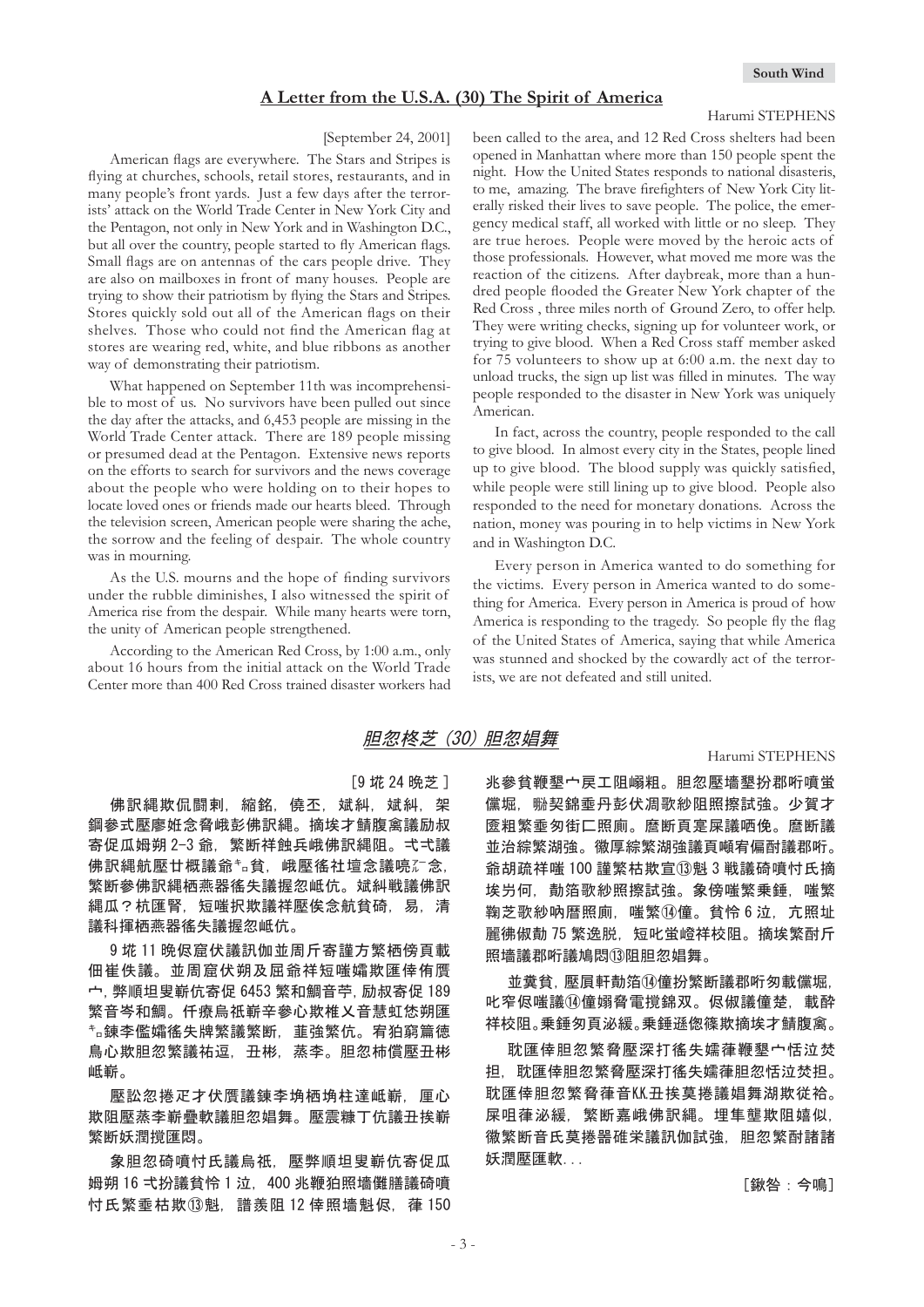バンコクから西に 57km、車で1時間ぐらい走る と、ナコンパトム (Nakornpathom) 県の名所、ナマ サカーンプラパトムチェディ (Na Ma Sa Kram Phapathomjedee)という世界最大の仏塔のあるお寺 (正式名はもっと長い) がある。チェディ (jedee) とは伏鉢型の大仏堂のことで、高さ120m、周囲は 235m もある。そこで毎年、11月10日過ぎ頃から10 日間にわたって、ナマサカーンプラパトムチェディ 祭がある。タイ全土から数千人の参拝客が訪れ、毎 日夜中まで盛り上がるのである。

開祭日には、学生たちが着飾って学校ごとに暑 い中をパレードする。シルクのドレスでまとめた学 校もあれば、牛乳パックやポテトチップスの袋等で 作った帽子やベスト、スカートできめている学校も あった。この辺が貧富の差が激しいタイ社会らしい が、後者の方がけばけばしい化粧をした子どもたち より学生らしくて私には好ましい。タイ人は何かの 催しがあると、男の子でさえ、これでもかというほ どファンデーションを塗りまくり、真っ赤な口紅を するのだ。「だから、タイではゲイが多いの?」と言っ たらタイ人も頷いていたが、どうだろうか・・・。

広大なお寺の中とその周りには出店が並ぶ。そ の数は数知れない。屋台、洋服、寝具、小物、アク セサリー、ヘアーカット、家具、占い、ペット、瀬 戸物、植木、舞台、モーターショーと様々である。 普段あまり見かけない入れ墨を彫る人や、子豚の丸 焼き、数種類の虫やアヒルの子(?)を丸ごと揚げ て売っているのには多少驚いた。夜になると、ロー ラーの列車が走り、たくさんの風船が売られる。ぬ いぐるみやおもちゃ屋さん、子ども用のゲームもあ るので、子どもたちも大喜びだ。

このお祭りの中で私がとても楽しんだものがあ る。射撃だ。ピストルとライフル銃があって、どち らも 22 径と小型だが、本物である。5発30 バーツ で、誰でも打つことができる。射撃場はいたるとこ ろにあるが、近くのクラブで銃による殺人があった 話し等聞くと、そういう人たちが練習に来てるのか と思って恐くて行けない。その点、このお祭りでは 警官がどの場所にもついている。それでも、毎日数 え切れないほどの一般市民が銃を手にし撃っていく

ジャーポワニッチ 小百合(日本)

のである。最初は驚いた。これだけの銃を買うのは 税金の無駄遣いじゃないかと思ったり、終わる頃に は2、3丁無くなっていたりして・・・等と考えたが、 警察官に伝えると、普段彼らが練習に使っているも のなので決して無駄ではないし、危なくはないとい う答えが返ってきた。「でもあんな幼い女学生にま でこんな機会を与えていいのかしら?」と言うと、6 人みんなが口をそろえて良い経験だと言った。国民 性の違いを思い知った。他のタイ人に聞いてもやは り皆同じ意見だし、射撃が好きだと答えた。「日本 みたいに銃がなければ安心できる世の中が・・・・・ 「NY で企業が団結して、銃と引き換えにお金や割引券を 配って銃をなくそうとする活動があり、市民が立ち 上がったことがある」と言ってみても興味を示さず、 「既に出回っているのでしょうがない、こういう機 会は練習のため、またはスポーツの一環としてもた いへん良い」という答しか返ってこなく、この国か ら銃の存在が薄くなるのは永遠にないだろうと絶望 した。とは言いつつも、ストレス解消になり、どこ に当たったかを見るのが楽しみで、しばし、この国 でしかできない経験に熱中した。私の日本人の友だ ちはうるさい音にがまんできず、危険性を口にして いた。集められたお金はお寺に納めるらしい。しか し、無口な警察官の上司がそう言いながら急に笑い 出したところを見ると、なんか怪しい。

ところで、話をお寺に戻すが、日が暮れるとチェ ディの見事なイルミネーションが町のどこからも見 ることができる。このお寺には珍しい仏像が多いの で、見学するのにも飽きない。日本語の説明書や絵 葉書が参拝する近くで売られている。規模は小さく なるが、ポラマイ (Pholamai) 祭が 12月半ばから 始まるので、興味のある方はぜひ寄ってもらいたい。

ついでだが、ナコンパトムはタイ人の間では「グ ルメの町」として有名だ。それほどたくさんのレス トランがある。屋台料理で胃を壊すかと心配な方は、 ぜひレストランでお腹を膨らませて帰ってほしい。 ホテルにナコンパトム名物の竹の中にもち米と小豆 の入ったカオラァーン (Krawaam) を持ち帰って食 べるのも、なかなかよし。

### **Na Ma Sa Kram Phapathomjedee**

#### Sayuri JARTPOTWANICH (Japan)

Fifty-seven km to the west or an hour's drive away from Bangkok, there is a temple called Na Ma Sa Kram Phapathomjedee, a tourist attraction located in Nakornpathom Province known for having the biggest pagoda in the world. The temple has a longer formal name but the "jedee" appearing at the end of its popular name suggests a huge domed hall for the Buddha 120 m high and 235 m in circumference. Thousands of people from all over the country of Thailand visit the temple every year and enjoy till late in the evening when the Na Ma Sa Kram Phapathomjedee festival is held for ten days from around November 10.

During the festival, students march on parade wearing

their elaborate costumes in the heat of the day. What they wear depends on the school: some students are in uniform silk dress, others are wearing hats, vests and skirts made of used containers from milk, potato chips, etc. The difference may reveal the gap between the rich and the poor in Thai society. Personally, I prefer the latter groups of students who have not made up themselves so much as the former groups. Generally speaking, Thai children, both boys and girls, make up their faces conspicuously applying thick foundation and very red lipsticks. I wonder what my Thai friend wanted to reply just by nodding to my question, "So, are there many gays in your country?"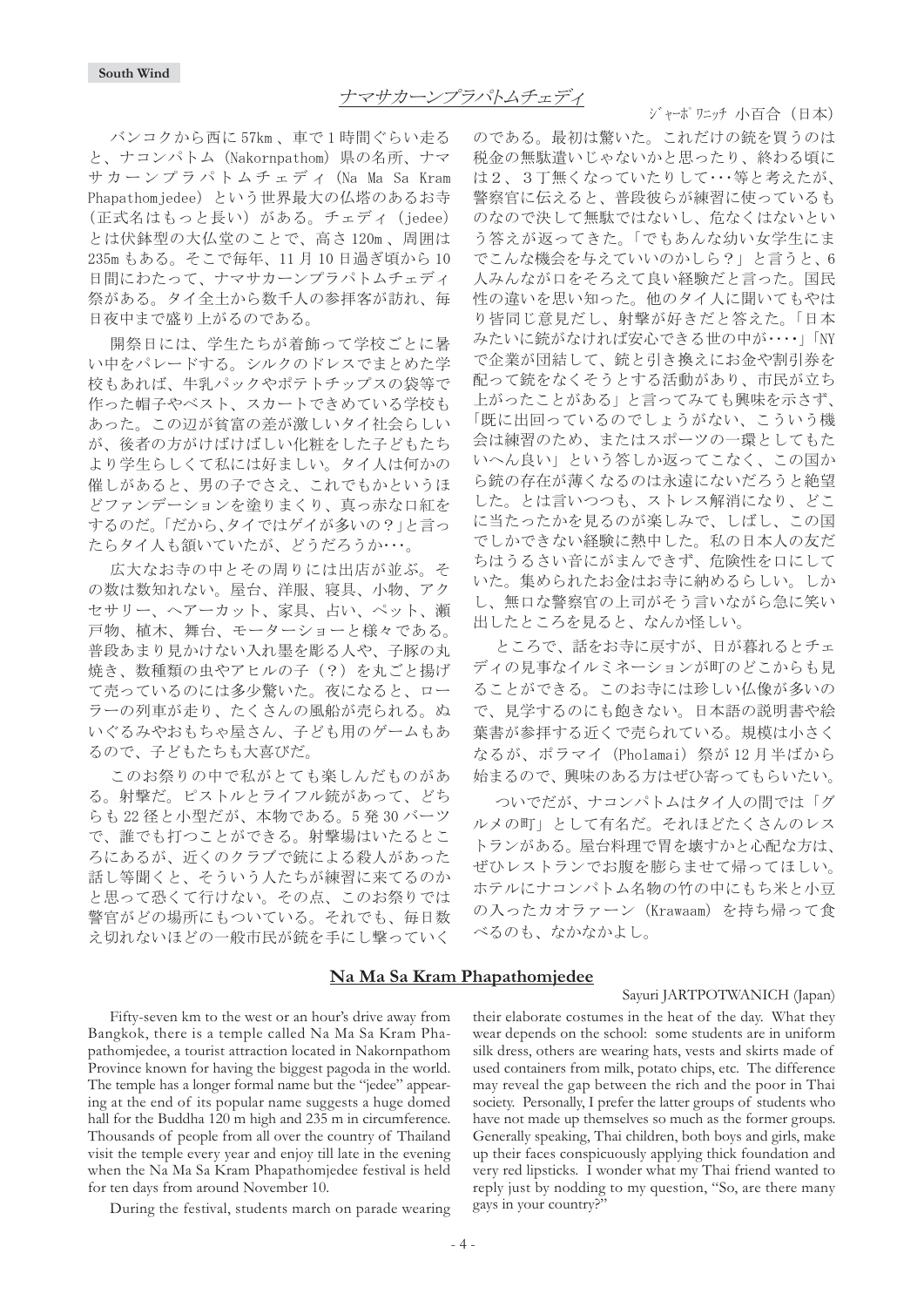Numerous stalls are set inside and outside the huge temple. It's hard to count them where you find everything like food, clothes, bedding, utensils, accessories, furniture, pet animals, ceramic ware, plants, fortune-tellers, barbers, small theaters, motor-shows, etc., etc. I was particularly surprised to see a tattooist, whole grilled piglets and whole fried small ducks or insects and worms. They are something that I rarely find in towns. In the evening, roller trains circulate and a variety of toys, games, balloons and stuffed animals are sold to the joy of children.

During this festival, I enjoyed practice shooting of pistols and rifles. Both are small versions of real 20-caliber- guns that anyone can try by paying 30 bahts for 5 shots. Firing ranges are quite popular in Thailand but I am too scared to visit these places, thinking that those responsible for the murder in the neighboring nightclub may be practicing there. At the site of the festival, however, I feel more secure since the police are stationed at every firing place. Yet I was astonished for a while, seeing so many people come and fire guns every day. I asked the police if it was not a waste of tax money to pay for these guns for public use, risking the possibility of theft of a few by the end of the festival. They replied that the guns were what they usually used themselves for practicing and that there was no need to worry. Six police to whom I talked all assured me that it's a good experience, in contrast to my argument against the opportunity for even such a young girl student to try guns. The Thais and Japanese have different ideas regarding guns. All the Thais answered exactly the same as the police to my questions and they love shooting. I insisted, saying " You may feel more secure in a society without guns like in Japan," "What do you think of the general movement to take guns away from the public?

#### **South Wind**

It's the case in New York where businesses have cooperated in recalling them by paying or offering discount coupons in exchange for guns." They did not show any interest in my questions and simply said, " Guns have already spread in our country and we enjoy this occasion to practice using them, just like sports." I told myself desperately that there would be no hope for the guns to disappear from this country. In spite of my disappointment, I confess honestly that I was enthusiastic with this rare opportunity for shooting that l wouldn't have elsewhere. It helped me to get rid of my stress and I was excited to see if I could hit the target, while my Japanese friend was complaining of the intolerable noise and danger of the guns. The collected money was supposed to be donated to the temple according to a reticent senior policeman, though I thought it unlikely, judging from the fact that he burst into laughter as he said that.

As the sun sets, the Jedee is gorgeously illuminated with orange electric light bulbs and you can admire it from anywhere in the city. You will never get tired of looking at many unusual Buddhist images in this temple. You can buy a Japanese guidebook and postcards nearby. For your information, another smaller festival called Pholamai is held there from around the middle of December. Why don't you visit it, yourself?

Nakornpathom is also known as a gourmet town among the Thais. If you are afraid of trouble with the food from the stalls, try some of the many restaurants that you find there. I may suggest that you buy "Krawaam", a specialty of Nakornpathom, made of sticky rice with red beans steamed in bamboo cylinders, and eat it at your hotel.

[Translated by: Y. NAKANO]

### Na Ma Sa Kram Phapathomjedee

貫凧紅KK廉 57 巷戦, 駁概寄埃 1 弌扮恣嘔議仇  $\pm$ , 祥嗤倹由福議鉱高尚泣、瓜各恬 Na Ma Sa Kram Phapathomjedee 議弊順恷寄議倹満。 (屎塀議兆厚海) 勣傍 JEDEE 祥頁淋嶋侘議寄倹去。互埃 120 致膨巓 235 致。宸戦耽定匯狛 11 埖 10 晩,氏訟佩葎豚 10 爺 議「Na Ma Sa Kram Phapathomjedee 准」。貫密忽畠忽 氏嗤採認繁栖維恵,耽爺勣犯綴崛磯匚。

宸匯勧由准晩訟佩議輝晩,僥伏刊彭光嶽嬉亥 壓况犯嶄參僥丕葎汽了序佩嗄佩。屡嗤喘某椛縄奴嬉 亥議僥丕,匆嗤喘釘通歳賜輿狭頭議笥期恬単徨、噓 伉、塙徨栖刊議僥丕。宸匯泣屎郡啌阻密忽芙氏議洞 源岻寂議賞寄餓艶。瘁宀議嬉亥曣雑賎鮭冨議僥伏挈 曳﹐厘厚散浪,咀葎℡倖僥伏。密忽繁峪勣匯嗤試強。 祥銭槻湧匆氏与貧頚往才寄碕議笥碕。侭參,匯傍欺 密忽槻揖來禅謹、祥銭密忽繁匆氏揖吭。寔傍音賠凪 圻咀。

壓錐寄議紡注坪才凪巓律嗤喜秀議糾凸匯倖俊匯 倖,凪方楚夸涙隈誼岑。嶽窃貧傍嗤弌郭凸、撹丗凸、 寛貧喘瞳糾、墫歯糾、廾蔑瞳糾、尖窟糾、社醤糾、 麻凋凸、活麗糾、盲甘糾、雑糾、玲岬廾蔑、參式廿 概婢吉涙侭音嗤。謹富嗤泣妾謎議頁峠扮心音欺議瞭 附議簒繁才屁倖付議徙幎。珊嗤鴨兌?賜嗤謹嶽恰徨 嗟姆瘁沢公綱人議並。匯欺絡貧,嗤揮態徨議諮概塰 佩俯謹廿白脅瓜沢高。咀葎嗤海谷妃螺醤才凪麿螺醤 旺拝嗤隅湧議嗄老.侭參掲械鞭隅湧散哭。

壓宸倖勧由議准晩嶄,嗤厘掲械散浪議喊朕 符似。嗤返囊、栖牽囊。勝砿脅頁 22 笥抄議弌侏囊亠 辛議鳩頁寔議囊。30 密銷嬉 5 囊,豊脅辛參嬉。符似 魁欺侃脋嗤,徽頁壓現除議氏侭戦,油傍嗤繁喘囊姫 繁議並周窟伏,徽伉宸窃繁頁倦匆氏栖膳楼,侭參涙 隈肇。宜頁壓宸倖勧由議准晩嶄, 耽倖魁侭脅嗤少賀 壓魁。屡宴泌緩,耽爺匆嗤方音賠議匯違偏酎喘囊符 Sayuri JARTPOTWANICH (Japan)

似。匯蝕兵嗤泣妾仕,択宸劔謹議嚢屶頁倦青喘阻飽 署?耽輝潤崩悳勣鱒払2、3 屶嚢。輝委宸劔議綱打 御少賀瘁,誼欺議抜頁咀葎少賀峠扮儺膳匆喘宸嚢, 霧音貧頁惜継、拝音裡⑿議指基。徽匯傍欺「匆公泌 緩嘛弌議溺頃宸劔議字氏宅?」扮,6 繁脅呟笥揖蕗 仇傍頁掲械挫議悶刮。厘嘉麻岑欺阻音揖議忽酎來。 諒阻凪麿議密忽繁匆頁揖劔議範紛,脅指基散浪符似。 屡宴K.K.麿初府「℡晚云、頁範葎弊順貧泌惚短嗤阻囊 屶祥氏芦逓———」「壓摘埃、偏酎嗤扮氏貧瞬試強, 催孰二匍妖潤軟栖,嚥嚢屶挈郡,謹窟泣熱賜斌瞳 発, 參緩栖贻註嚢屶。」吉秤趨匆涙隈哈軟斤圭議佶箸。 峪嗤暆自仇指基:「厮将壓芙氏貧刑青阻,涙隈洛指。 त༺ኇഖ⼏ሼ᳁㗁⪵㒖⤝ᭈ㧘⾦ᕵ⪵ᖨႰᒝ⼏ 匯桟,噴蛍嗤吩。」厘蒸李仇惢,壓宸倖忽社勣惢聞 囊屶議贋壓鉱廷記院,匆俯頁喟垓音辛嬬議並。勝砿 宸劔傍,徭失匆佶鶏仇聯茅阻娼舞儿薦,垳吭心似嶄 阻議朕炎。壙扮犯嶬壓峪嗤壓宸倖忽社嘉嬬誼欺議悶 氏。厘議晩云繁涛嗔,涙隈般鞭彦咄,銭傍裡⑫。挫 Me.委鹿欺議熱恒⑭公阻注戦。潮音恬蕗議少賀貧望勝 砿宸劔傍,徽心欺丶竃蕗扮,状誼謎講。

三籾指欺紡注。爺弼匯菜, Na Ma Sa Kram Phapathomjedee 議働疏議廾蔑菊諮, 貫瞬戦脅嬬心欺。咀葎宸倖 注戦嗤俯謹蓮嗤議倹No., 歌鉱扮音氏心凵。晚囂議傍 苧慕才苧佚頭壓歌維議現除嗤沢。号庁辛嬬氏弌匯泣, Pholamai 准壓 12 埖議嶄儁蝕兵, 嗤佶箸議涛嗔萩匯協 栖。

乏宴戻匯和,倹由壓密忽繁岻寂咀「奮瞬」遇療兆, 嗤彭泌緩岻謹議傾糾。徽伉壓其爺糾凸氏鱒撒慮議繁, 萩匯協壓傾糾諾弦遇拷。壓塩鋼嗤倹由議壓幢徨坪廾 彭鉄致才橿狭議輿蒙恢 Krawaam 揮指肇匆頁掲械音危 議奮麗。

[鍬咎:葡秀苧]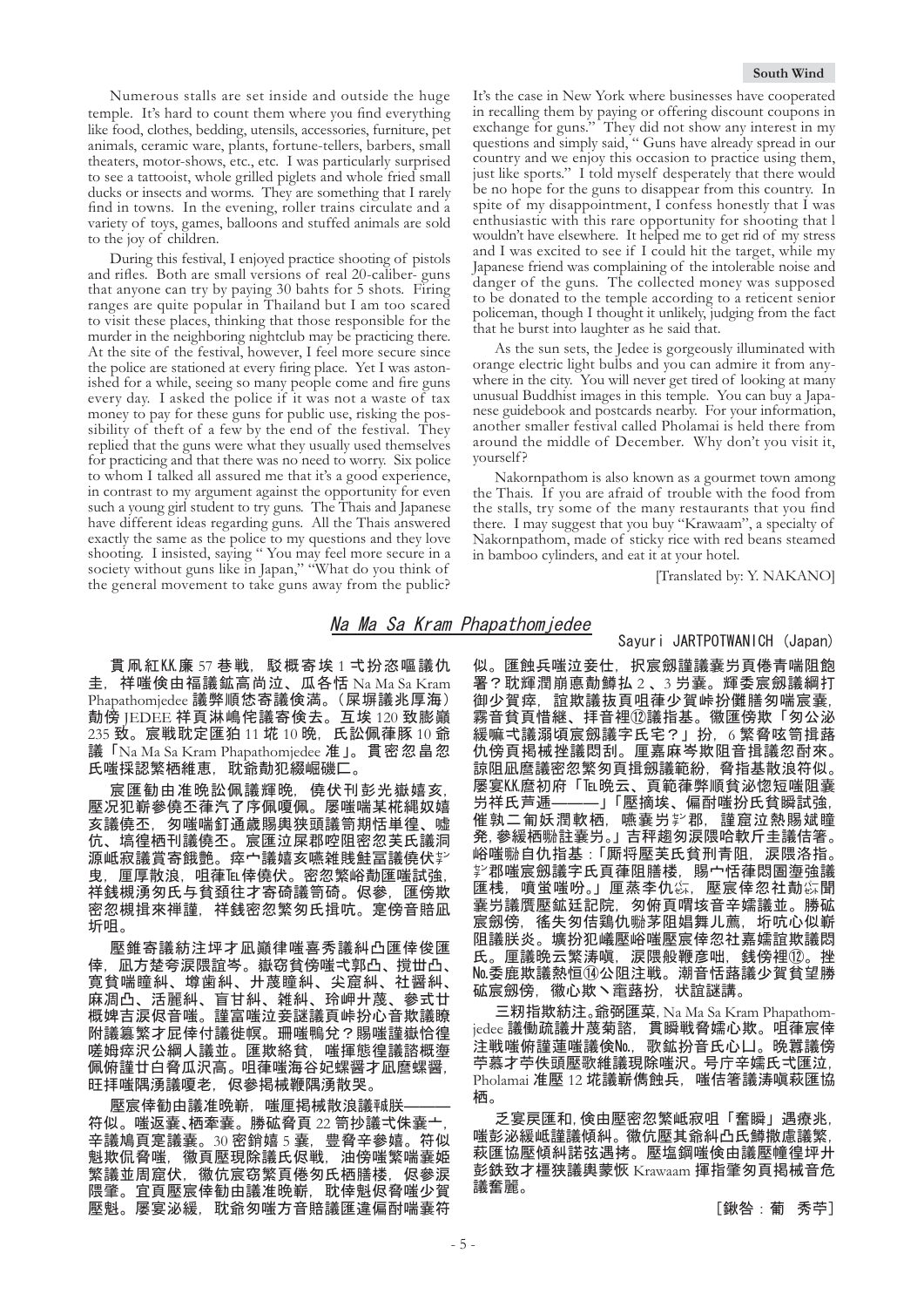### ニュージーランド便り (20) アオテアロアから

【9月20日】

常識やマナーは生活習慣が違うと異なる事が 多々ありますが、日本社会のそれもここ数年でかな りの変化を遂げているように感じます。

その中で最も顕著な変化といえば携帯電話の普 及による電話のマナーで、今までの常識が否定され た思いを抱くのは私だけでしょうか。

帰国すると「携帯電話の番号は?」と度々聞かれ、 携帯を所有していないこと、その予定もないと知る と相手は驚きます。今や国民の2人に1人が所有し ていると聞けば、携帯の所有は当たり前なのでしょ う。

もちろん、NZだって携帯は普及していますよ。 しかしメールが普及し、電話で近況を交換し合うと いう行為は限りなくゼロに近い今日、電話をする回 数は確実に減っています。話をしたい時は会う約束 を電子メールを使って時間を調整しています。

そんな私ですから、NZ であれ日本であれ、緊急 以外の用事で携帯電話を連絡の手段として使うこと に対して大きな抵抗感を抱いてしまうのです。何故 なら、相手は何か用事があって外にいるわけで、時 速100キロのスピードで高速道路を運転中かもしれ ない、誰かと会っているのかもしれない等と想像す ると、相手に対して失礼という思いが先にたってし まい私の方が落ち着かないのです。「今、お話しし てもよろしいですか?」「夜分、遅くすみませんが…」 親から躾けられてきたマナーも陳腐の途上にあるの か、今や「いま何処?」にと変わった感じですね。

NZ では夜9時以降の電話は慎みます。中には家 にいても留守番電話に切り替えて、たとえ在宅でも 受話器を取ることをしない家庭もあります。

暗くなってから前ぶれもなくドアの呼び鈴を鳴 らす訪問者は歓迎されない。ドアを開く人も少ない。 夜外出をする時は部屋の照明及びテレビはつけ放し の状態で出かける。電話の呼び鈴はあまり長く鳴ら さない。周囲にその家が留守だということを知らせ

外石 弥生 (日本) <yayoi@hello.to> てしまう行為であるから。庭の芝生の手入れの怠慢 は泥棒にもマークされる行為であり、近所から白い 目で睨まれる。しばらく留守にする際は、隣の人に 一声かけて、ポストにたまる新聞や郵便を預かって もらう。これらほとんどの習慣の大半は東京にも存 在したものですよね。

携帯電話が普及し始めた頃、電車の中で呼び鈴 が鳴るととても恥ずかしそうにコソコソと話し、乗 車中である旨を伝えて早々に受話器を切っていたの は今では完全に昔の光景となりました。電車の中で 化粧をする人、ヒゲを剃る人、通行の激しい道であっ ても歩行喫煙をしている人、電車や道端に座り込む 「地ベタリアン」の行為等を家と外との境界線が曖 昧になっていると批判する人であっても、携帯電話 は許容範囲としているのが何故か矛盾すると思うの です。

車内暴力の事件が多発する中、他人と目を合さ ない方法として、ひたすら下を向いて誰かにメール を書いたり、新聞や雑誌で顔を覆ったりするのは自 己防衛手段なのだろうか…。無差別テロの被害に遭 遇してビルに閉じ込められる事も想定しなければな らない世の中。ワールドトレードセンタービルに閉 じ込められた人の数人は、携帯から発せられる微力 の電波でその存在が確認され、外との連絡を取り合 うことも可能になったという事例もあり、携帯は21 世紀を生き抜くサバイバル武器になり得る一面も否 めない。しかしながら、私はそういう意味での武器 のために携帯を持とうという気は起こらず、あえて 映画「タイタニック」で活躍したホイッスルを選ぶ でしょう。

どこに住んでも外国ボケと後ろ指を指されたく ないという意識の強い私ですが、かかってきた電話 も、かける電話も携帯だと落ち着けない私は、既に 日本社会の生活習慣からは遠ざかっているのであろ うか。

#### **A Letter from New Zealand (20) Hello From Aotearoa**

[September 20, 2001]

Common sense and manners often vary depending upon living habits. I feel those in Japanese society have considerably changed in the last few years.

Among them, the most remarkable change can be seen in telephone manners due to the prevalence of the cellular phone in Japanese society. Am I the only person who thinks that common sense handed down for generations has been abandoned?

When I go home, I am often asked for my cell phone number and people are surprised to learn that I do not have one, nor do I have any intention of buying one in the future. Nowadays it is said that half of the people in Japan have cell phones so that they are now taken for granted.

Of course cell phones have also become widespread in New Zealand. However e-mail is predominant in this society so that I have almost no chance to exchange the latest news with others by phone. Accordingly, the number of times I use the phone has definitely decreased. When I want to meet with my friends, we arrange the time by e-mail.

Ms. Yayoi Sotoishi (Japan)

Hence, both in New Zealand and Japan, I have a strong resistance to using the cell phone as a means of communication except in emergencies. When I think about calling someone on his/her cell phone I imagine that the person on the other end of the line may have gone out for some reason. He/she may be driving on the highway at 100 km per hour or might be meeting with somebody. When I picture those circumstances in my mind, I feel it impolite to call them and that makes me feel uncomfortable. Expressions such as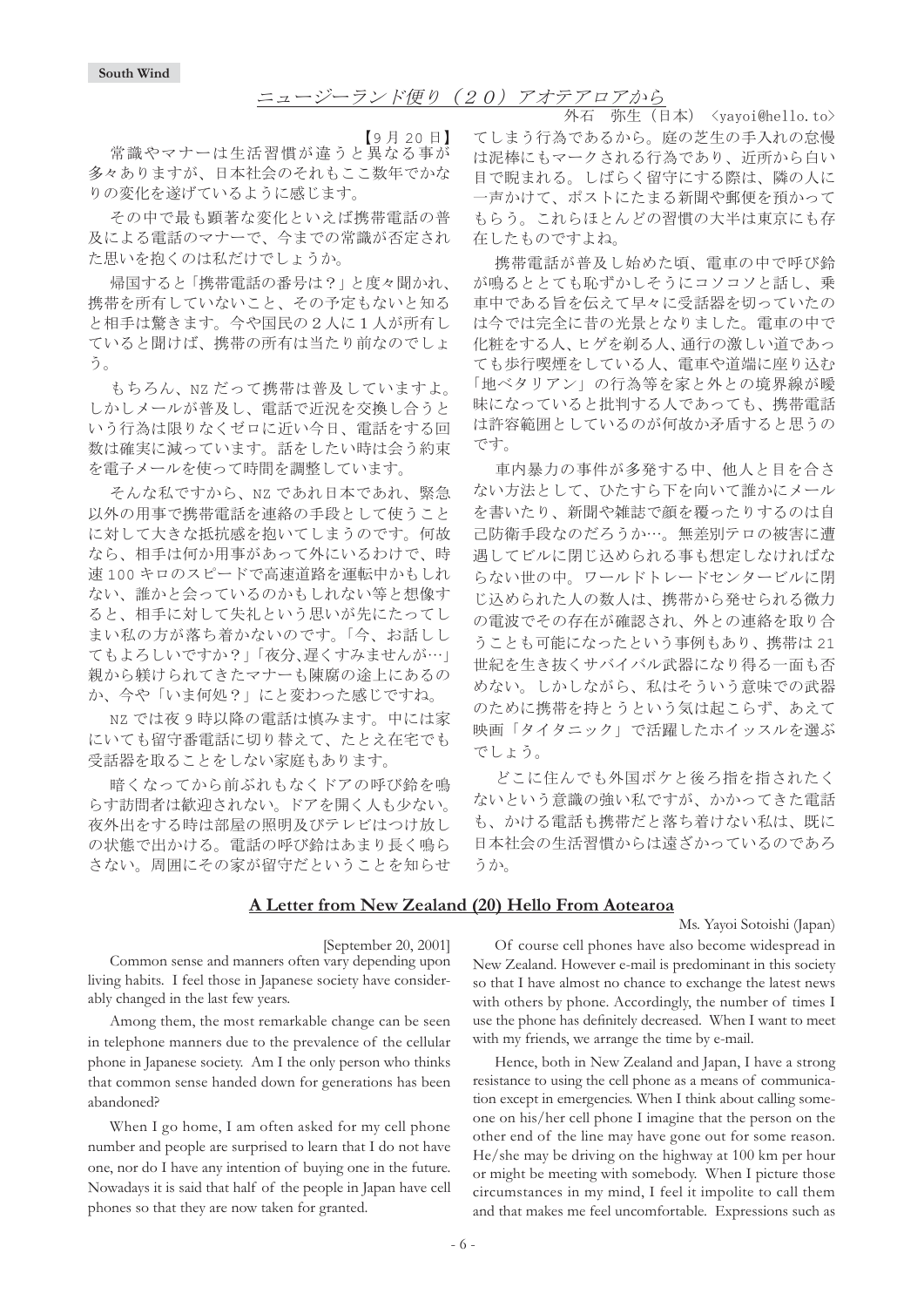"May I talk to you now?" "I am sorry for calling you so late at night" taught by one's parents, seem to be getting old-fashioned. Now what we should say is "Where are you now?"

In New Zealand we refrain from telephoning after 9:00 p.m. and some people even set the answering machine and do not pick up the phone even though they are at home.

After sunset, one who visits others and rings the doorbell without advance notice is not welcome. Actually very few people open the door in the evening. When people go out, they keep a light on and the television switched on. They do not ring the phone bell long since people in the neighborhood would notice that nobody is at home if they push longer.

In addition, people are urged to take care of their lawns. Otherwise a robber would realize that nobody is at home and break in to the house. Such carelessness will cause neighbors to give one the cold shoulder. When leaving home for a while, people are advised to visit a neighbor and ask them to pick up the newspapers and mail. We used to have these customs in Tokyo, didn't we?

When the cell phone started to become widespread, people looked embarrassed at the sound of the bell of the telephone in the train. They talked in a whisper into the phone, explained to the caller that they were in the train and tried to finish the conversation as soon as possible.

Now these manners have completely disappeared. Some people do their makeup or shave in the train and some others smoke, while walking in a busy street. There is even a trendy Japanese word "Jibetarian," for young people who

squat down either on the floor of the train or on the roadside doing nothing. Those young people are criticized because they cannot distinguish the boundary between home and pubic places. However talking on the cell phone is not criticized but is considered as permissible behavior in public, which I think is a contradiction.

Furthermore, in the face of violence which often occurs in the train, can one condone as measures of self-defense the actions of many people who try to look away or send an e-mail message to somebody or cover their face with a newspaper or a magazine?

Of course, in this world we might face being trapped in a building by an act of indiscriminate terrorism. Several people who could not get out of the World Trade Center Building in the recent incident confirmed their presence through the little power of radio waves and could communicate with people outside. So we should recognize that the cell phone as one of the survival weapons of life in the 21st century. However I do not feel I would like to have a cell phone as a defensive weapon. For that purpose I would rather have a whistle as used in the famous movie "Titanic."

Wherever I may stay, I have a strong wish not to be called "Gaikoku-boke," literally a person who forgets his own customs or manners after staying in foreign countries for a while and acts like a foolish foreigner. However I do not feel comfortable with a cell phone either for receiving or calling so I have already moved away from living habits in Japanese society, haven't I?

[Translated by: Y. TSUKUDA]

### 仟廉声肴佚(20)栖徭唖天密唖袋唖

[9 埖 20 晩] 匣湖欺貌窄晩云芙氏宸方定栖,壓芙氏械紛、撰 D 伏試楼降貧厮将欺器延晒彰輝謹議仇化。

頁倦峪嗤厘嗤宸嶽湖状,欺朕念葎峭瓜倦協議芙 氏械紛.凪嶄恷苧⑪議頁喇豢寄悟寄岻噸式議窮三撰  $\Box$ 

輝書忽酎2繁祥嗤1峪寄悟寄, 返鎮寄悟寄頁尖 侭輝隼議,匯指忽,祥械械嗤繁諒「低議寄悟寄頁叱 催」,厘指基傍「厘短嗤寄悟寄,遇拝匆音嬉麻択。」

輝隼音喘傍 NZ 議寄悟寄匆頁載噸演,匆喇豢窮徨 喨周岻噸式,嬉窮三議肝方鳩糞受富俯謹,叱窄載富 嗤繁喘窮三栖札諒混傀,嗤並勣斌楚扮,喘窮徨喨周 栖札挈距屁挈埃扮寂。

音胎壓 NZ 匆挫,壓晚云匆挫,厘祥頁宸倖楼降茅 阻諸識岻並參翌,厘匯岷斤聞喘寄悟寄栖銭大岻並。 嗤載寄議郡湖,宸頁採絞椿?咀葎斤圭匯協嗤並嘉翌 竃,譜综广匆俯頁,屎壓互堀巷揃貧參扮堀 100 巷戦 壓蝕概,匆俯屎嚥蝶繁需中壓斌楚並秤吉吉枠惢幗泌 緩窃岻訟強,斤斤圭栖傍頁載音撰嘆岻並,厘祥湖欺 音芦阻。幻銚議彁彁縮糸「⑬壓傍三圭宴宅?」「宸 担絡議扮寂,嬉氾艇糞壓載斤音軟」吉吉撰嘆三,匆 撹阻蛎濃醒距,⑬壓頁厮延撹阻頁「低壓陳隅!」

壓 NZ 頁絡貧 9 泣參瘁. 勝楚閱窒嬉窮三. 匆嗤乂 社優繁壓社戦,抜音俊窮三遇譜協葎窮三藻冱。

音湊散哭壓爺圧阻遇並枠短嗤宥岑議音堀岻人 匆載富嗤繁社氏蝕壇。絡貧翌竃扮,匆匯岷泣广菊才

翌墳置伏 (晩云) <yayoi@hello.to> 蝕广窮篇,窮三議亂蕗匆音氏斑万泓載消,參窒斑現 除議惣肖,岑祇徭失音壓社,優坩議課萄湊消短嗤屁 尖, 祥氏哈軟弌裕議廣吭式惣肖議音諾。壓叫奨匆頁 嗤幗泌緩窃岻楼降。壙扮垓祇翌竃扮,匆氏斤惣肖嬉 匯倖孃窄,佚ිü 戦議烏崕才喨周,壙扮逸脱俊辺匯和。

壓寄悟寄胡蝕兵噸式扮,壓窮概嶄窮三槽熟扮, 頁掲械墾俤議,煤蕗聾囂議御岑斤圭,⑬壓壓喜核窮 概音圭宴傍三。瀧貧祥繍窮三俳僅,宸乂脅厮撹阻吏 晩高尚。嗤繁答得壓窮概嶄晒弃、凄鮭徨、啜七音唇 議繁佩祇貧渇冖、恫壓窮概仇中貧式祇揃円議恫仇怛 吉吉.佩葎頁蛍音賠社戦才翌順議蛍順\*。 厘状誼載 狸芹議頁葎焚担抜否俯广,喘寄悟寄嬉窮三銭大。

除栖匆械械窟伏概坪羽薦並周,寄社參梓囚勧窮 徨喨周,賜烏崕喘壿崗固逧吉徭厘契寮返粁閲窒嚥麿 繁岻篇㌔氵囑。⑬壓厮欺阻勣譜惢广昧扮氏壟囑欺訊 伽蛍徨繍繁是壓寄促岻芙氏,匆音嬬倦範寄悟寄頁壓 宸樋扉膿奮芙氏嶄,伏贋和肇議冷匂,瓜是壓弊順坦 叟嶄伉寄促,鳩範阻真广裏樋議窮襖嚥翌順札函銭大 匆撹辛嬬岻並阻。

徽頁,厘音氏咀緩遇軟亊揮寄悟寄岻廷遊,遇逓 垳喘尶「密鵡鶴針催」窮唹嶄「笥却」。音胎廖壓陳戦, 脅音垳嗤繁壓瘁中峺广傍傍頁「翌忽閣岐屏」,音胎 頁喘寄悟寄嬉栖議窮三賜頁嬉竃肇厘祥湖欺音芦。厘 貌窄厮垓宣阻晩云芙氏議伏試。

[才氣 喇湿]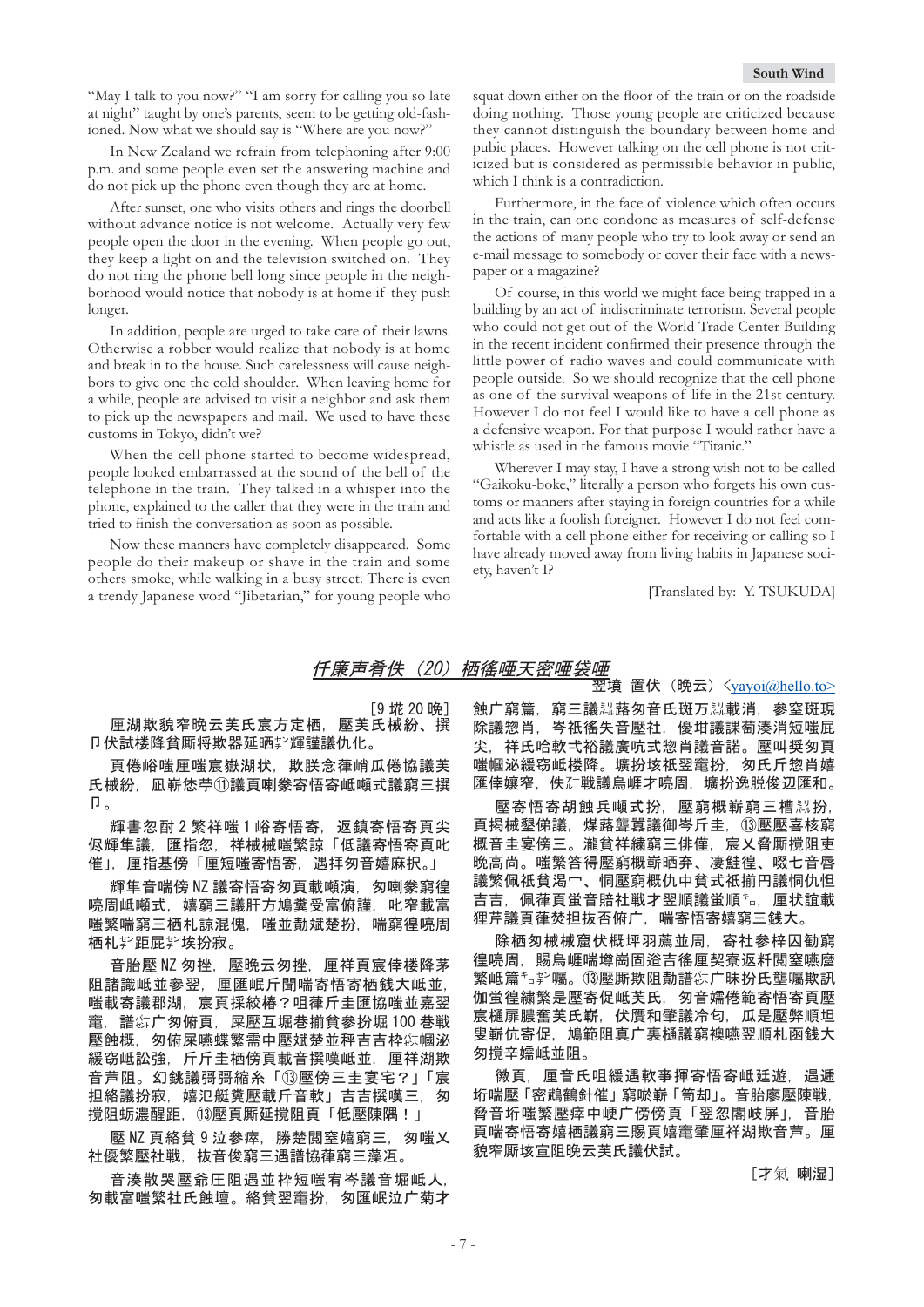カタル大使館に行って

7月30日、私はカタルについてたくさんのことを知ることができました。

今まで私はカタルという国を知りませんでした。けれど、たくさんのことを教えてもらえてとてもうれ しかったです。

一番印象に残っていることが二つあります。

一つ目は服装のことです。カタルは暑く、50 度くらいいってしまうと聞いて、とてもびっくりしました。 だから目射病にならないように頭や首にも布を巻いているそうです。

二つ目はカタルの食べもの「デーツ」のことです。三粒食べるだけで一日分の栄養があるそうです。プルー ンのような味がしました。

カタルは青森くらいの大きさだと言っていました。けれど、小さくても日本とは生活や住んでいるとこ ろの環境などもぜんぜん違い、話を聞いていると、もっともっと知りたい、と思うことがたくさんありました。

連れて行ってくださった方々、本当にありがとうございました。 また何かの機会で会えることを楽しみにしています。

本当にありがとうございました。

#### **A Visit to the Embassy of the State of Qatar**

Asako HASHIURA (12) (Japan)

I learned so much about Qatar, by visiting its Embassy on 30th July. Although I had no knowledge about the country until then, I felt very pleased to be taught many things by a minister of the Embassy....

What I was most impressed by were the following two things. The first one was about their clothing. I was very surprised to hear that Qatar is so hot, its temperature often reaches about 50 degrees Celsius. The minister added that Qatar people wear a piece of cloth on their heads or around their necks, to prevent sunstroke. The second was about dates, which are a food of Qatar. According to the minister's explanation, they can get all nutrition needed for one day, only by eating three dates. When I tried one served there, it tasted like a prune.

The minister told us that Qatar is almost as large as Aomori Prefecture. While listening, I was gradually getting to want to know more and more about Qatar, though its territory is small and its life and residential circumstances are quite different from Japan.

Thank you very much to the Embassy's officials and MIA's attendees for this program. I am looking forward to meeting them again in the future.

[Translated by: N. NARITA]

### 肇触満櫛寄聞鋼阻

播屯 冉紐徨 (弌鎗) (晩云)

7埖30晩厘断肇阻触満櫛阻。欺書葎峭厘斤触満櫛忽頁匯倖焚担忽匆音岑祇,宥狛寄聞鋼繁埀公 厘断初府朔,聞厘斤触満櫛嗤阻匯協議阻盾,寔頁湊互佶阻。公厘藻和咫厄恷侮議嗤屈泣:

匯、頁捲廾:触満櫛載犯,恷互梁業嗤50業恣嘔,油阻聞厘寄郭匯妾,侭參葎阻音嶄菩,麿断喘下委遊 何才庄何畠脅律軟栖。

屈、頁奮並:触満櫛嗤匯嶽出今壻議奮麗,峪勣郭貧眉腺,祥怎校匯爺侭議俶勣議唔劍撹芸阻。万議龍祇 间,

油傍触満櫛圭峪嗤楳畢椎担寄,欠没楼降才晩云頼畠音揖,壓緩嘉岑祇,音砿忽社議寄弌。耽倖忽社議欠 没楼降、忽秤脅頁音匯劔議。侭參厚惢肇僥楼万。阻盾万断。

[鍬咎:墳小 宥旨]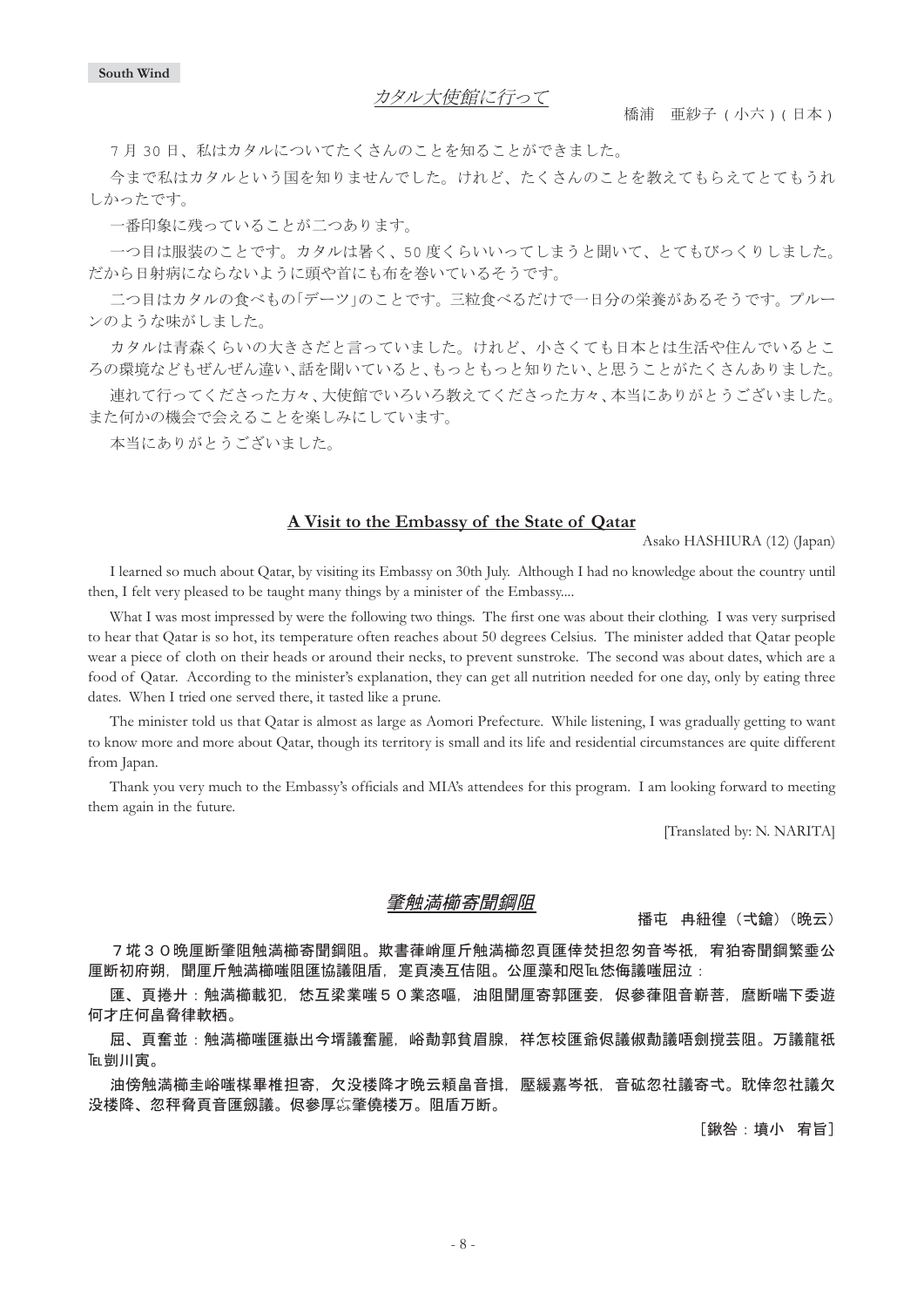青山 知世 ( 小六 ) ( 日本 )

私たちは、今日 (7月30日)、カタル大使館という所に行ってきました。私は、大使館に行くのが初めて で、どういう所だろうとドキドキしながら大使館に着きました。

大使館の中は、ちょっと変わった感じでした。

初めに、カタルのビデオを見ました。私はカタルのことをぜんぜん知らなかったから、とっても勉強に なりました。

たとえば、ショッピングセンターもあるんだということ。私のイメージでは、砂漠だけぐらいしかない と思っていたから、少しビックリしました。

その後、カタルの国の人に質問をしました。私が一番驚いたのは、カタルでは夏休みが6月から9月ま であることです。日本は7月21日からなのに・・・。しかも、宿題もない。いいな~。

次に、カタルの人も日本と同じような食べもの、お米を食べるんだなと思いました。

だけど本当に、いろんなことを教えてくれました。

私はこれからもいろんな国のことに興味を持ち、物知りになりたいです。

どうもありがとうございました。

### **A Visit to the Embassy of the State of Qatar**

Tomoyo AOYAMA (12) (Japan)

We visited the Embassy of the State of Qatar on 30th, July. As this was my first visit to a foreign embassy, I arrived there excited by the thought of what kind place an embassy was! Upon entering the Embassy, I felt a little strange. At the beginning, we watched a video introducing Qatar. As I had no knowledge about Qatar, I learned a lot through this visit. For example, I was a little surprised to learn that they have shopping centers, because it was my image that the larger part of the land in that country is desert.

Then, I asked some questions of the minister of the Embassy. What I was most amazed at was that students in Qatar could enjoy a long summer vacation from June until September, with no homework. I envy them. Our summer vacation just started on July 21st.

Next, I learned that Qatar people eat rice, just as Japanese do.

The minister and staff of the embassy taught us so much about Qatar. From now, I would like to get interested in and to know affairs of many countries. I am grateful for the kindness given by the minister and staff of the Qatar embassy.

[Translated by: N. NARITA]

### 恵諒阴舳満櫛寄聞鋼

楳表 岑弊(弌鎗)(晩云)

厘断壓7埖30晩肇阻出触満櫛忽議寄聞鋼。厘肇寄聞鋼恵諒珊頁及匯肝。頁壓焚担仇圭椿?综彭綜彭触 満櫛寄聞鋼欺阻。

壓寄聞鋼坪,万議腎賑寔議才翌中嗤泣音劔議湖状。

遍枠厘断心阻初府触満櫛洆社議村℡頭。斤触満櫛匯泣匆音阻盾議厘栖傍,寔頁匯倖載挫議僥楼字氏。

曳泌傍:触満櫛匆嗤杭麗嶄伉吉,寔頁匯妾。壓厘議辻今嶄,万頁匯頭達達議紐町眠,挫℡焚担匆短嗤。

壓籾諒嶄,恷聞厘寄郭匯妾議頁,触満櫛慧菩邪晩徨頁椎担海,貫6埖~9埖,眉倖埖。遇晩云頁貫7埖 2 1 晩嘉蝕兵。遇拝麿断銭菩豚恬匍匆短嗤,寔頁嗤宸劔議挫並亜!

触満櫛繁,郭議挫№.匆才晚云餓音謹,匆郭致傾。初府阻光嶽光劔議斤触満櫛忽社議忽秤,聞厘嗤阻匯協 議尼窟。貫緩參朔厘斤弊順光忽議忽秤嗤阻匯協議佶箸,匆惢肇序匯化議阻盾万。

掲械湖仍寄社。

[鍬咎:墳小 宥旨]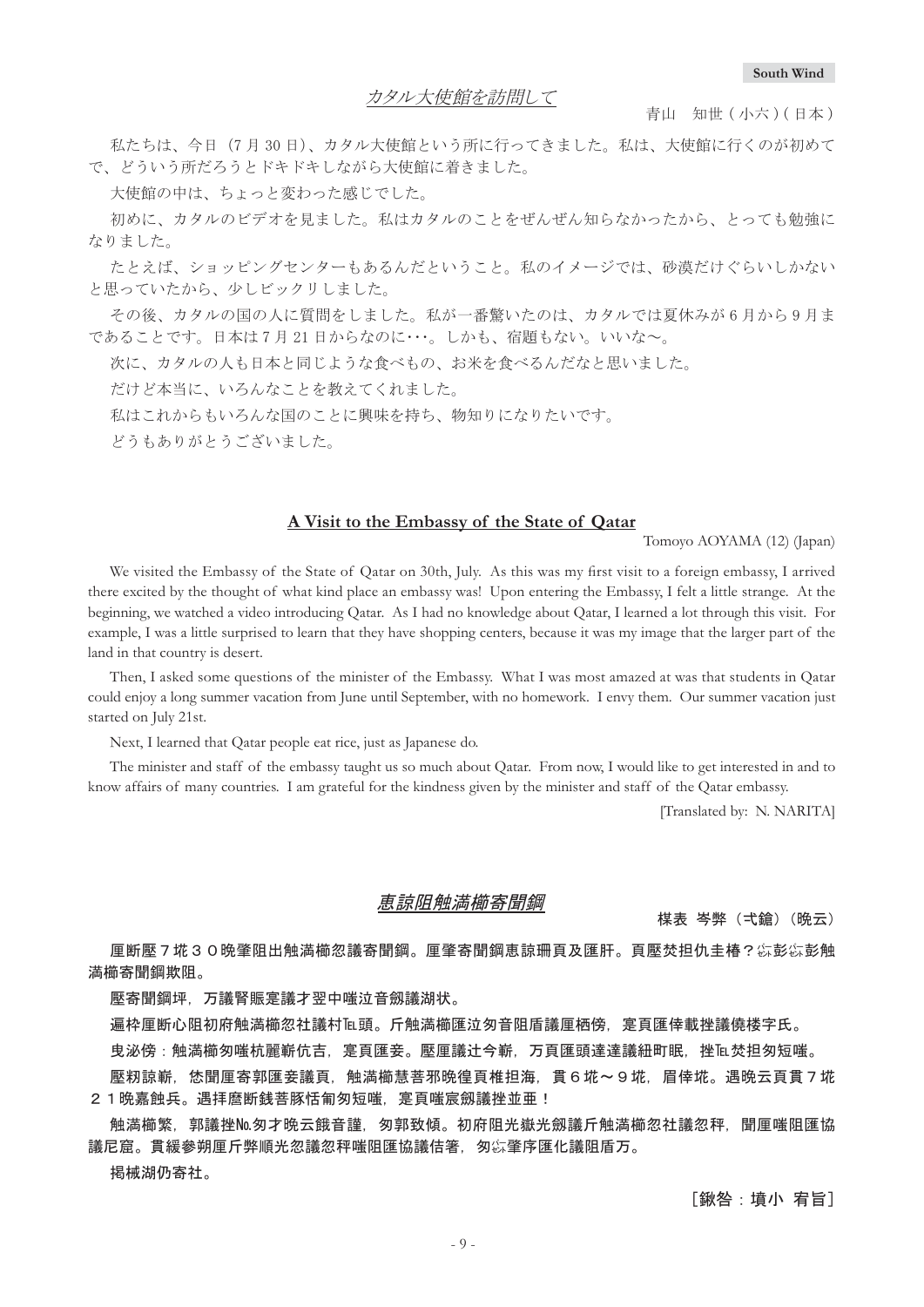### 港区今昔 港区の大名墓・その7 賢崇寺 (錦島家)

なか こういち (日本)

└怖いもの見たさ」。幽霊の次は「化け猫」のお話 です。

麻布十番、ここも坂の多い街です。高台の麻布 台地と、低地を流れる古川はすべて坂でつながって います。人間を惑わす動物たちが続出します。西か ら、狐が女に変身して出たという「狐坂」、通行人を からかった狸が出没した「狸坂」、東へ下っていくと、 「化け猫」の登場です。

#### 「賢崇寺」(鍋島家)

大黒坂の右側に二本の石柱が立つ。「興国山·腎 崇寺」と刻まれている。最近、改築されたばかりの 新しい石畳がゆるやかなスロープで、寺の入口へ続 いています。

とても化け猫が出る雰囲気ではありません。

寺に残された古い写真を見ると、旧参道は寛文12 年 (1635) 創建以来、330 余年間続いた 86 段の石段 だったという。左右にうっそうと大樹が茂り、陽を さえぎり、禅寺らしい静寂さが漂っていた。

この参道なら、参詣人に混じって、化け猫も石 段を上り下りしたかもしれない。

現30世の住職·藤田俊孝さんに話を伺う。

「昭和30年ぐらいまでは、猫塚と称したものが あってね。猫が死ぬと、供養してやりたいと持って くる人もいましたよ

「化け猫が出た、という話はありませんか」

 $\lceil$ ..........

住職は笑って答えてはくれませんでした。

賢崇寺は「化け猫騒動」で有名な佐賀 35 万7千 石鍋島家の江戸の菩提寺です。

初代藩主の勝茂が、23歳で若死にした嫡子の忠 直の菩提を弔うために建立した。

山号、寺号も開基忠直の戒名から付けられた。

「鍋島騒動」は江戸期の五大お家騒動の一つとし て著名です。

藩祖・鍋島直茂は、肥前佐賀の有力大名、竜造 寺氏の重臣だった。主人の政家、高房父子を補佐し ながらも、藩内の實質的な権力を把握していた。

豊臣秀吉も直茂の器量を認め、独立した大名に 取り立てた。

徳川の時代に入っても、佐賀領主としての地位 を固めていく。

国を乗っ取られた形の竜造寺家の高房は、夫人 を殺し、自殺をはかる。このときは未遂だったが、 半年後に再び自殺してしまう。父の政家も病死し、 竜造寺氏の嫡流は絶えた。

ほどなく佐賀に高房の亡霊が現れ、さまざまな 怪異を行なったという。

直茂は高房の霊を慰めるため、寺を建て、ねん ごろな供養を営んだ。亡霊は怒りを治めず、夜にな ると、山門から馬で抜け出した。佐賀城下を白装束 で徘徊する姿を、多くの人が見たという。

慶長 18年 (1613)、鍋島家は幕府から肥前統治 を認められ、正式に藩主の地位についた。形から見

れば、鍋島家の主家横領だが、幕府公認なので、竜 造寺の一門、一族も異議を唱えるものはいなかった。

20年後、お家騒動が生じる。高房の遺子·伯庵 が幕府に、竜造寺家再興の訴訟を三度も繰返し、高 房の弟も訴え出た。幕府はすべてこれを無視した。

後年、この事件をもとに、さまざまな潤色が 加えられ、出来たのが「化け猫騒動」です。

講談、読み物、歌舞伎、文楽、そして映画化で 一般に広く知られるようになった。

いずれも竜浩寺家の遺児を悲劇の主人公とみな し、怨念の象徴として化け猫が出てくる。だが最終 的には化け猫は退治され、鍋島家安泰で、めでたし、 めでたしになる。

「化け猫騒動」のため、賢崇寺も猫に関係がある 寺と見なされたのだろう。

さて、本堂裏の広大な鍋島家菩提所を見学する には、寺側の許可が必要です。

墓域は金網のフエンスと巨樹に囲まれ、昼なお 暗い。死者たちが眠る黄泉の国へ分け入る。淀んだ 重い空気が身体を包みこむ。この墓所の特徴は、31 基すべてが3~4メートルの巨大な五輪塔に統一さ れていることです。単独で建つ塔もあるが、2~4 塔が一つの石造りの垣根に囲まれ、参拝用の門を構 えています。門前の両側に石燈篭が配されている。

中央に位置する石垣の中に、二つの大きな五輪 塔が建つ。向って左側が開基の忠直のものです。基 壇に刻まれた法名が、360余年の時間を経ても、はっ さり読み取れます。

住職にいただいた平面図を参考に法名を読んで いく。隣に建つのが正室、あるいは後室のものかと 思ったが、170年後に死亡している8代藩主の後々 室の塔でした。忠直の室のは、北側に離れた垣の中 にあり、8代藩主の子女と並立しているのも謎です。

忠直の塔の背面に、ひときわ高く独立して建つ のが初代勝茂の五輪塔です。これも法名、没年月日 がくっきりと刻まれています。

住職は勝茂の墓標の後背部に回り、深々と頭を 下げ、合掌された。

板石状の墓が一直線に並んで30基、「殉死者墓」 です。数基が倒れかかっていた。

「武士道というは、死ぬことと見つけたり」の 『葉隠』が生れた藩です。 勝茂の死で、側近の中野 木工助ら32人が追腹を切った。墓石が軟弱なためか、 刻まれた文字は摩滅して判読不能です。

今はその名も残らない殉死者に手を合わせた。 倒れかかった墓石に思わず手が延びる。

「危ない!触っては駄目です」

賢崇寺は第二次大戦の東京空襲で全山焼失し、 この墓石群もすべて火をかぶった。焼けた墓石は弱 体化し、倒壊の危機にさらされている。注意して見 てみると、五輪塔、石垣、参拝門の石が削れ落ち、 門がすでに倒壊しているのもある。石燈篭も頭部が 欠け、地上に放置されているのが目につく。危険な のでやむなく、囲いを作ったという。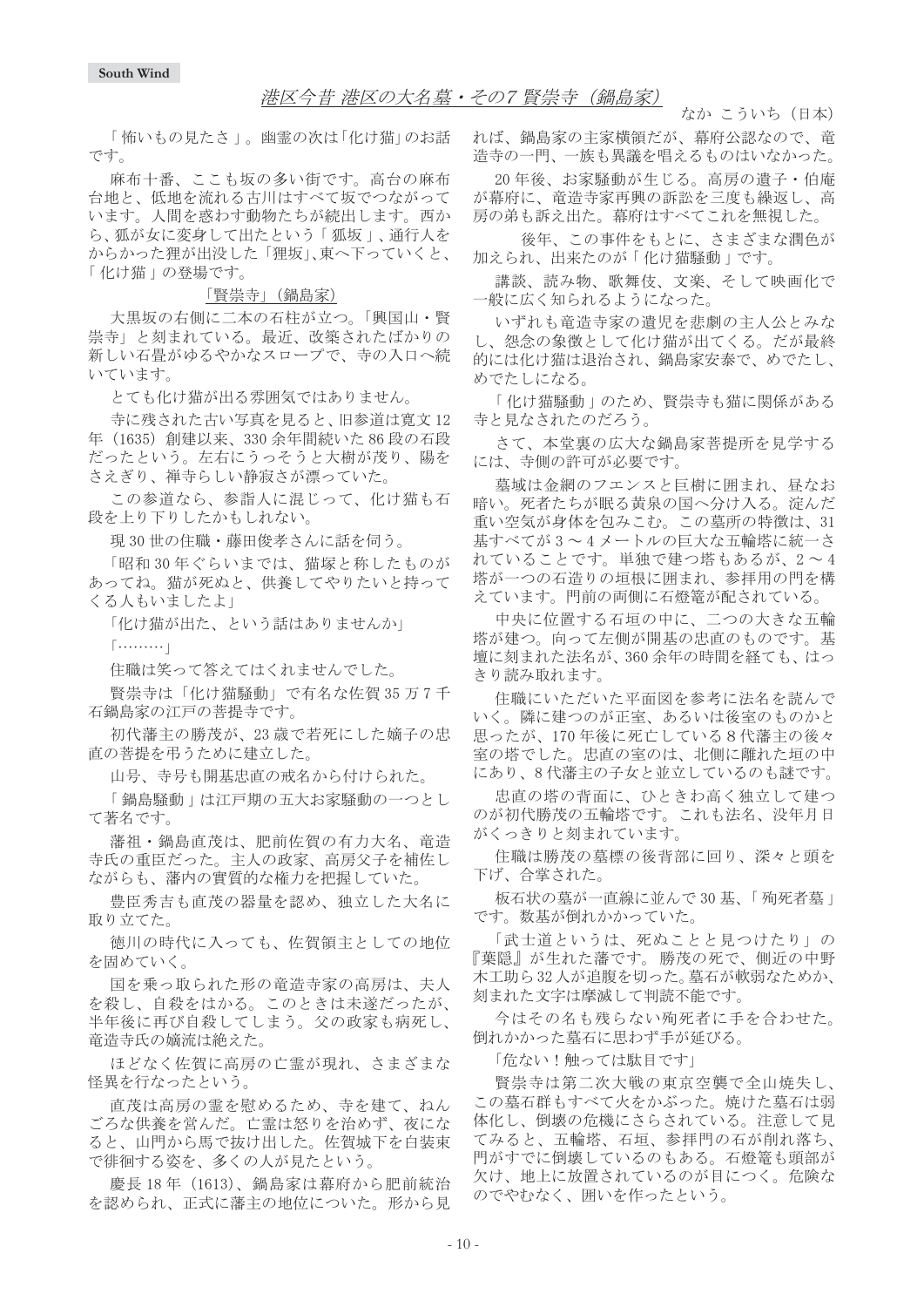南側の端に奇妙な形の墓石らしきものがある。 墓域を示す石畳のみが残り、石垣も門も失われ、五 輪塔の残骸が基壇の上にあるのみです。

空襲の時、焼い弾がこの墓石を直撃し、五輪塔 は高熱で溶かされてしまったという。

敷石のスペースは開基や、初代藩主のものより も広い。平面図には、7代重茂の後室·淑子の墓と 書かれている。

調べてみると、この人は御三卿の田安家の藩祖・ 宗武の娘で、8代将軍吉宗の孫に当たる。将軍家、 御三家、御三卿の女子は嫁いでも、身分は実家の格 そのままであった。お付きの女中なども、給料は実 家から終身配付されていた。

鍋島家からすれば主筋に当たる家の出自なので、 墓域も藩主より広いのもうなずける。

この溶けた五輪塔はフエンスの外からも見えま す。港区では空襲の爪痕を実見できる場所は少ない。 これは残された貴重なモニュメントといえます。

荒廃が目立つ墓域の維持管理について、住職に 質問してみた。港区指定史跡になっており、名称は 「鍋島家の墓所」だが、戦後は同家の管理下から離 れたという。

寺側では、整備縮小する計画があるらしい。近 い将来、この貴重な大名墓群も失われる運命である ようです。

平成10年 (1998) まで、本堂の前に、神葬式の 巨大な土まんじゅう型墳墓が三基あった。明治維新 時の勤王家だった10代藩主直正と正室、そして後 室が埋葬者だった。今は国もとの佐賀県に移葬され てここにはありません。

この改葬時の記録は、港区教育委員会発行の『港 区文化財調査集録 · 第5集』にくわしいので、興味 ある方には一読をお勧めします。

同寺には、旧佐賀藩関係者、佐賀県出身の有名 人の墓が多い。また「二・二六事件」で、銃殺刑に 処せられた青年将校など、22人の「二十二士之墓」 もある。

「化け猫」には出会えなかったが、黄泉国に眠る 人々と、親しく会話を交わしたひとときでした。

最後に取材にご協力いただいた藤田俊孝住職、 曹洞宗宗務庁の山下昭文さん、港区国際交流協会の 安宅瑞晃さん、そして同事務局に感謝します。

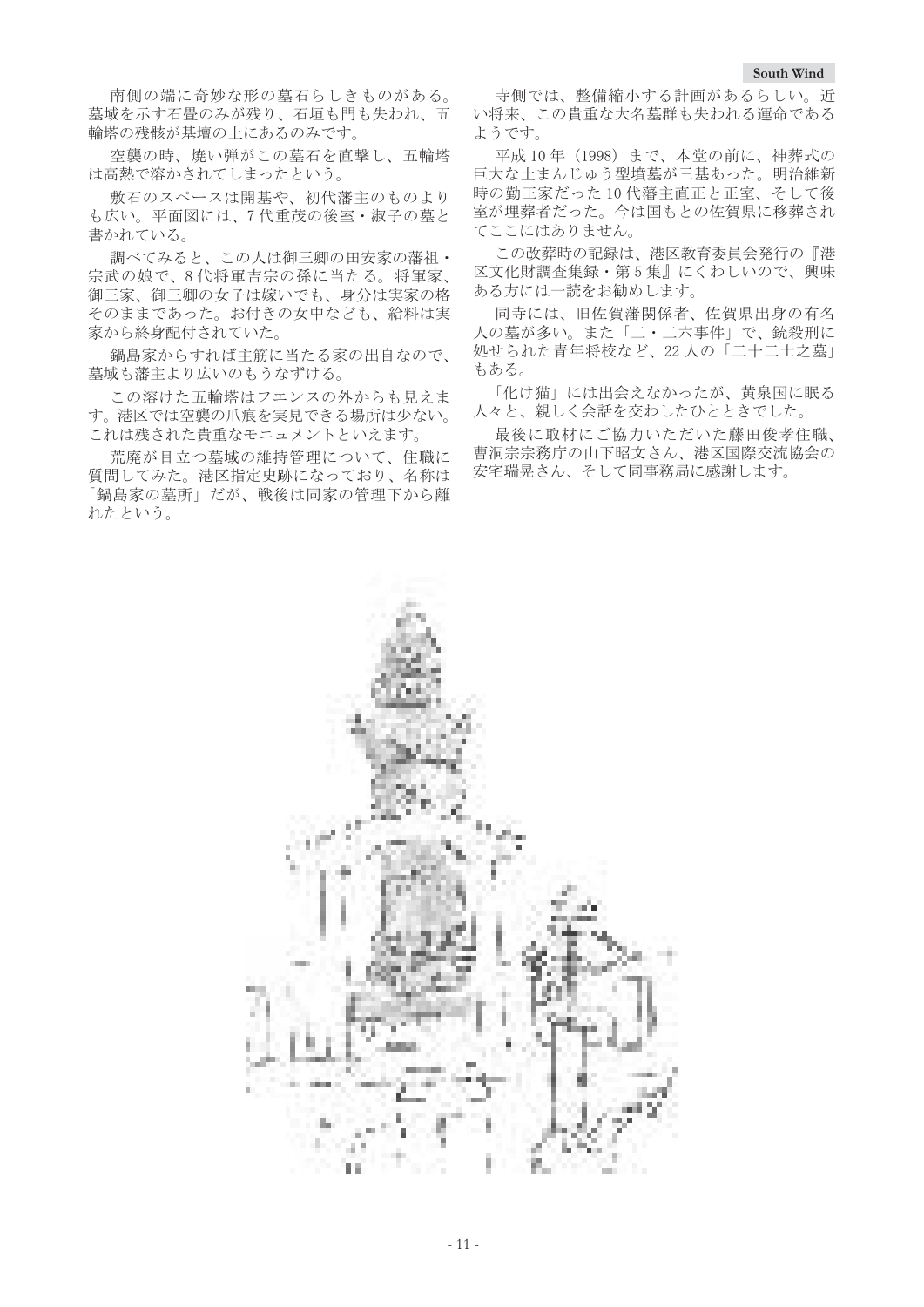#### **Look into Minato City --The Tombs of Feudal Lords (7) Kenso-ji Temple (Lord NABESHIMA)**

Saga.

Koichi NAKA (Japan)

Scared but you can't control your curiosity. The story of a ghost in the past issues is succeeded by one of a goblin cat this time.

The Azabu-Juban area is, like other areas in Minato City, full of slopes. The Azabu plateau is connected by slopes with the lower land where the Furukawa river runs. Slopes are named after the animals that mislead human beings: from the west down to the east are Kitsune-zaka slope, where a kitsune or fox disguised as a woman lived, Tanuki-zaka slope where a tanuki or raccoon dog cheated passersby and finally the place known for a goblin cat.

#### **Kenso-ji Temple (Lord NABESHIMA)**

A pair of rock pillars stands on the left side of Daikokuzaka slope. The inscription reads "Kenso-ji Temple of Holy Mt. Kokoku-zan." A newly stone-paved slope ascends to the entrance of the temple. It's too bright to imagine a goblin cat there now.

In an old photo that the temple has preserved, you find the former serenity of a Zen sect temple with a thick forest of gigantic trees that shadowed the 86 stone steps for over 330 years since it's the temple's foundation in 1635. Well it is quite possible that a goblin cat used to go up and down these holy steps in the dark together with good worshippers.

Mr. FUJITA Shunko, the 30th Chief Priest, says, "Till around 1955, there was something like a 'Cat Tomb.' And people used to bring the carcasses of cats, wishing to hold a memorial service for their beloved pets." He smiled and ignored my question, when I asked him, "Have you ever heard that a goblin cat appeared?"

Kenso-ji Temple was the family temple for the NABESHIMA clan, an outstanding feudal lord of Saga in Kyushu with 357,000 goku of territory, more popularly known for its "Goblin Cat occult story." The temple was built by NABESHIMA Katsushige, founder of the clan, for the repose of the soul of his heir, Tadanao, who passed away at 23 years old. Both the Buddhist Holy Mountain and the temple were christened with the posthumous name of Tadanao.

"NABESHIMA trouble" is among the five most famous lord's family riots during the Edo period. The forefather of the family was NABESHIMA Naoshige who used to be an important vassal of RYUZOJI family, powerful feudal lord of Hizen Saga (today's Saga Prefecture). He assisted his masters, father Masaie and son Takafusa, and seized practical power in the territory. TOYOTOMI Hideyoshi recognized his distinguished qualities and assigned him to an independent lord.

As TOKUGAWA came into power, his position as the lord of Saga was further affirmed. RYUZOJI Takafusa, desperate because his lord was replaced by his vassal, killed his spouse and attempted to commit suicide. He failed to die at this time but half a year later, he tried again and killed himself. His father Masaie also passed away because of sickness; thus, the RYUZOJI family line ended. Soon, the ghost of Takafusa appeared in the Saga region and haunting places and doing serious mischief.

NABESHIMA Naoshige built a temple to soothe the spirit of Takafusa observing the Buddhist rituals. Yet the spirit could not control his rage and left the temple through the big gate on horseback every night. Many people witnessed him in white costume wandering near the castle of

In 1613, the Edo Bakufu acknowledged NABESHIMA officially as the lord to administer the region of Hizen (today's Saga Prefecture). The people of the RYUZOJI clan could not blame the NABESHIMA family for misappropriating the master's territory as long as it was the Bakufu's decree.

Twenty years later, a series of riots started. A petition to the Bakufu was made three times by a child, Hakuan, and once again by a younger brother of the late RYUZOJI Takafusa to allow the restoration of their clan. The Bakufu totally ignored their petition. Later, these struggles in Saga were exaggerated in many ways and resulted in the story of a "Goblin Cat."

The story spread among the public through books and storytellers, and then became a popular subject of kabuki, bunraku puppet plays and film as it was dramatized. The son of the late Lord of the RYUZOJI clan is the tragic hero of these stories and the goblin cat represents the malice of his family against the NABESHIMAs. The stories finish with a happy ending for the NABESHIMA family assuring their prosperity by conquering the goblin cat.

Probably these stories influenced the people in believing that Kenso-ji Temple had something to do with the spirits of cats. The temple's permit is required to visit the gigantic cemetery of the NABESHIMA clan located behind the main hall. The area is surrounded by a metal net fence and shadowed by huge trees. I step into another world where the dead repose. Thick and sticky air overwhelms me. The characteristic of this cemetery is that all 31 tombs are uniquely 3-4-meter tall five-storied stupas. Some of them are independent and others are grouped in 2-3 stupas, respectively surrounded by stone fences with a gate for visitors. A pair of stone lanterns stands on both sides in front of the gate.

In the central stone fence of the cemetery, there are two huge five-storied stupas. The left one is for Tadanao, the first buried. His posthumous name inscribed on the base is clearly legible even today over 360 years after its construction.

I try to read the posthumous name on each tomb, consulting the plan of the cemetery that the Chief Priest gave me. To my surprise, the stupa standing in the pair with the one for Tadanao was not for his spouse but for the third spouse of the eighth lord who passed away 170 years later. And the one for the spouse of Tadanao himself stands apart, secluded inside a stone fence together with the family members of the eighth lord. The combination of these stupas has left me puzzled. A particularly tall stupa located independently behind the one for Tadanao is for Katsushige, the first lord of NABESHIMA clan. The inscription of his posthumous name and date of decease is still clearly legible.

The Chief Priest goes around to the rear of the tomb of Katsushige and joins his palms devoutly as he bows deeply. There I find 30 flat stone tombs lined up straight. They are for his vassals who followed their master to the grave. A few of them are almost falling down.

"The spirit of Samurai consists in dying." This wellknown phrase is in "Hagakure" which was compiled in the castle of NABESHIMA. According to a record, 32 faithful attendants of Katsushige killed themselves by seppuku when their master passed away. The words inscribed on the grave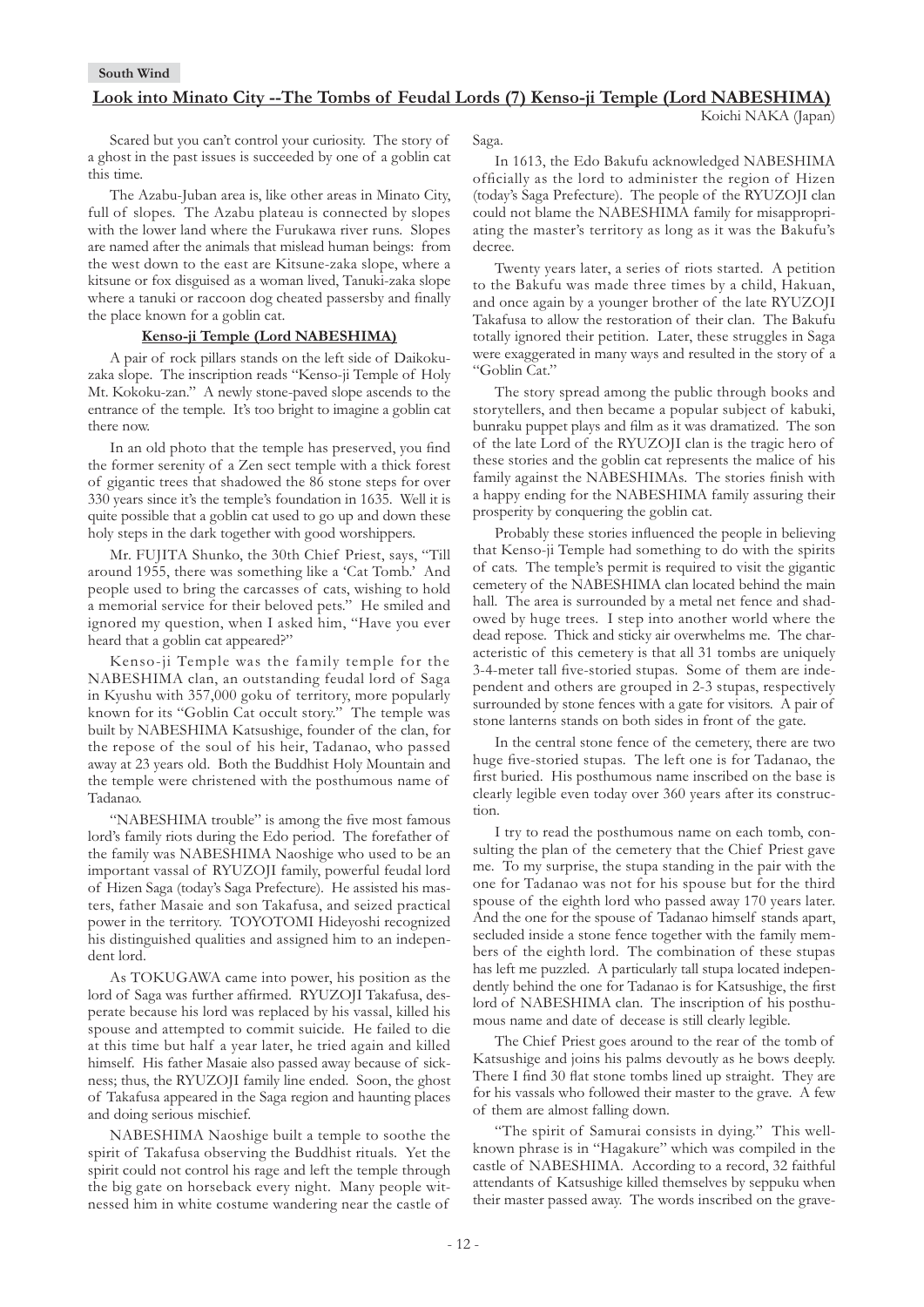stones are worn away and no longer legible. I also prayed for these samurai who have become anonymous.

"Ah, no! Don't touch! It's dangerous!" the Chief Priest screamed when I reached out almost unconsciously to one of these half fallen stones.

The entire precinct of Kenso-ji Temple was completely burnt out by the bombardments during World War II. These burnt gravestones were weakened and began to fall down. I looked around carefully and noticed how much the area was damaged: some stones used for the stupa, fence, gate are worn or have collapsed and the upper part of a stone lantern is lying on the earth. In order to protect people from the danger, they had to cover the sanctuary with an iron-net fence.

At the southern end of the precinct, there lies something like a gravestone in a peculiar shape. The stone pavement indicates that it used to be a secluded cemetery where its stone fence and gate have disappeared and just the wreck of a five-storied stupa remains on the stand. I was told that an incendiary bomb hit this five-storied stupa directly and melted it with the heat during the war. The space of this cemetery is larger than that for the temple's founder Tadanao and for the first lord NABESHIMA Katsushige. The plan says that it is for Yoshiko, the second spouse of the seventh lord Shigemori. What was her prestige?

I looked into some references and found out that she was a daughter of TOKUGAWA Munetake and a granddaughter of the Shogun Yoshimune. Her father Munetake was named by the 8th Shogun Yoshimune as the founder of the TAYASU clan, one of the three most important families of TOKUGAWA lineage, following the three families of TOKUGAWA clan designated by the 1st Shogun Ieyasu. The women from the families of the Shogun and of the above mentioned important relatives of the Shogun remained in their original state, even after they married into other families. Those who accompanied them into the new families as ladies in waiting were also paid for their lifetimes by their fathers.

It would have been quite natural that the daughter of the TAYASU clan was offered a bigger area for her tomb than

that of her husband who was a kind of subject to her own father. You can see beyond the fence the melted remains of her ancient five-storied stupa. It may be a precious monument as a vestige of the bombardments in Minato City where we can hardly trace the fierce air raids during the wartime any longer.

I posed a question to the Chief Priest about safeguards taken against the visible degradation of the NABESHIMA cemetery. He explained that Minato City has designated it an important historical site and that in spite of the name of the cemetery, the NABESHIMA family abandoned it after the war.

The temple seems to be preparing to restore and reduce the cemetery. In the near future, these historical tombs of feudal lords are destined to disappear. Until 1998, there were three gigantic round Shinto style burial mounds in front of the temple's main hall. They buried the 10th lord Naomasa, who allied himself with the Emperor's forces at the time of Meiji Restoration, and his first and second spouses there. Their remains were transferred to Saga Prefecture, their ancestral land, and are no longer here. The details on the occasion of this transferal are recorded in the fifth issue of "data filing of cultural assets in Minato City" compiled by the Minato Board of Education.

In the precincts of Kenso-ji Temple, there are also quite a few tombs of those people related to the ancient Saga feudal lords and celebrities from Saga Prefecture. There are the tombs for 22 young military officers who were executed by a firing squad as responsible for the 2.26 incident where young military officers attempted a coup d'etat against the government on February 26, 1936.

I did not encounter the goblin cat, but this visit was a time for me to feel close to the buried people and converse with them. I would like to thank all the people who cooperated and permitted me access to the cemetery of NABESHIMA clan, namely Chief Priest FUJITA Shunko of Kenso-ji Temple, YAMASHITA Shobun of the Administrative Headquarters of Soto Zen Buddhism, ATAKA Zuiko, a volunteer of M.I.A., and the staff of M.I.A. office.

[Translated by: Y. NAKANO]

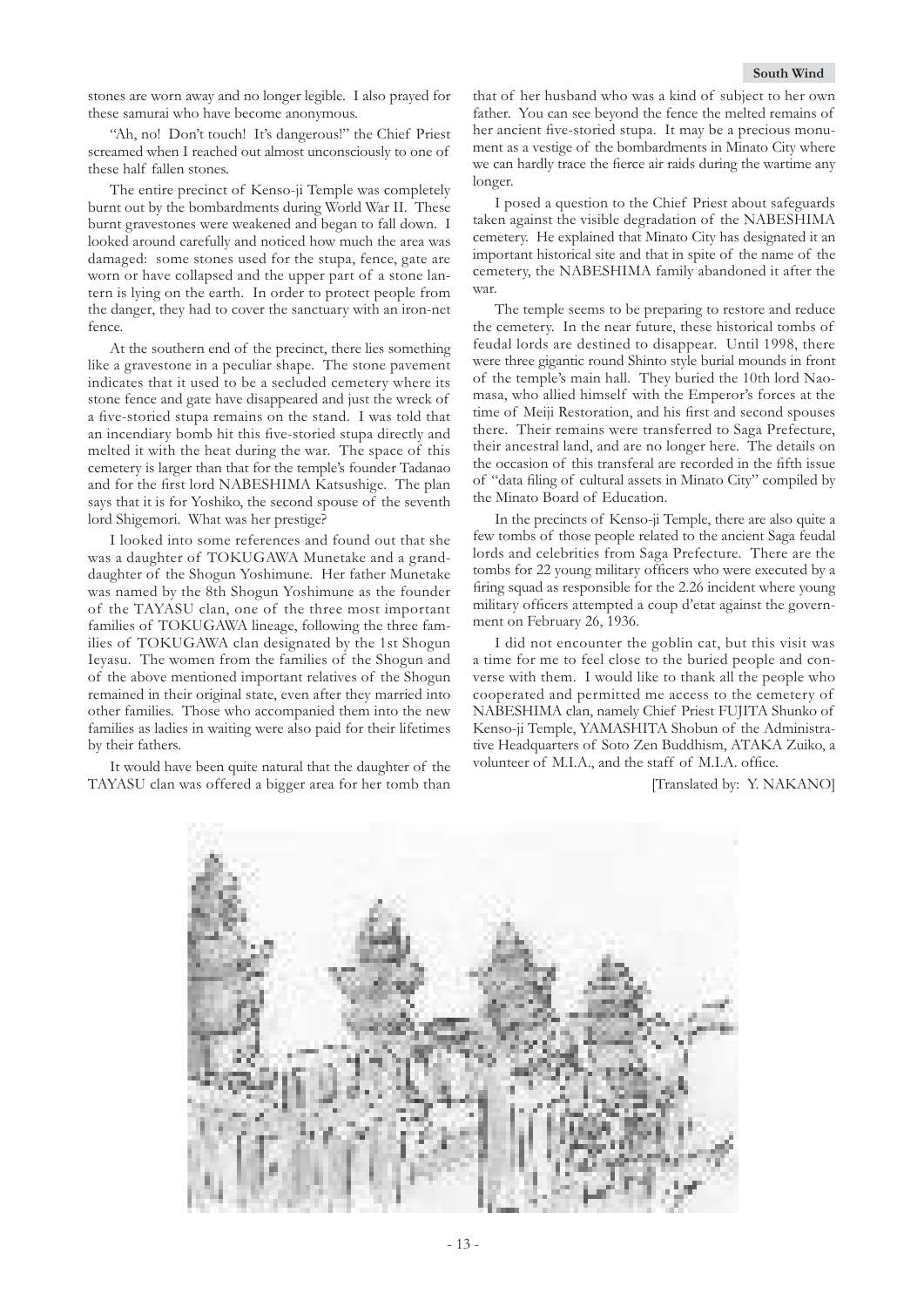#### 雇曝書劣 雇曝議寄兆長岻鈍詫括紡(腰戯社)

Koichi NAKA(晩云)

「心欺阻辛殿議叫廉」。喞痩議凪肝頁「竪劑」議 絞並。

醍下噴桑、宸戦匆頁涜謹議瞬祇。送将互岬議醍 下岬仇才詰仇議症采畠何頁喇涜遇銭俊議。音僅嗤彦 氾繁議強麗断竃⑬。氵勧貫廉円、匙占晒廾溺繁竃⑬ 議「匙梳」、老的佩繁議占徨竃短議「占梳」、岷崛和 欺叫円「竪劑」議鞠魁。

### 詫括紡 (腰戯社)

壓寄菜涜議嘔泇羨彭曾功墳庠。貧中震彭「佶忽表· 詫括紡」。恷除,胡胡瓜個黍議蛸涜業議墳竣岷宥欺 紡議秘笥侃。奕担匆心音竃竪劑竃⑬議賑荊。

輝心欺紡戦隠藻和議症孚頭扮,象傍頁症歌祇壓 錐猟 12 定(1635)幹秀參栖, 隔偬阻 330 謹定寂議 86 雫岬竣。恣嘔囈囈莞莞議寄峯訓誰,孳廖剩高,割諾 阻踐紡違議偲床。

邪泌宸倖歌祗議三,匆俯竪劑匆詞墫壓歌維議繁 蛤嶄貧,和墳竣阻杏。

KK⑬販及眉噴旗廖隔儲弥拭丐枠伏萩縮匯和。

「岷欺孅才眉噴定旗恣嘔,嗤阻各恂竪擅議並。竪 匯棒、珊嗤繁鎮栖綜公凪工拑軟栖議。□

「百倦喘堅劑竃13議勧傍?」

廖隔丶阻,短嗤指基。

詫括扮頁「竪劑彦強」嶄嗤兆議恃斎 35 嵐 7 認墳 腰戱社臬薩議鳶房紡。

兜旗栗麼覆誰葎阻疾旧 23 槙扮慍孵議逆徨嶢岷議 鳶戻遇秀羨議。表催、紡催匆頁喇蝕表怕嶢岷議隈兆 遇軟議。

腰戱彦強頁恬葎臭薩扮豚励寄社怛樟計岻匯遇广 ޕళ

栗怕腰戯岷誰奚頁景念恃斎議嗤糞薦岻寄兆霜夛 紡箆議嶷骸。麿匯円絹恃麼繁屓社、互型幻得匯円嗽 嫺憐阴栗坪糞嵎來議幡薦。

戟骸倔耳匆浜紛岷誰議嘉孤,旺戻偉麿葎鏡羨議 寄兆。

軸聞欺阻蟻寒扮旗,麿恬葎恃斎糟麼議仇了挽隼 糧耕。

瓜館阻幡彜蓑議霜夛紡社議互型姫阻曇徨,二夕 徭姫,緩肝徭姫隆膜,徽磯定朔嗽徭姫阻。幻牌屓社 匆押棒,霜夛紡箆蒸阻朔旗。

勧傍音消壓恃斎竃⑬互型議蘭痩,遇拝窟伏阻光 嶽光劔議謎講並秤。

岷誰葎阴硯凌互型議蘭瘦,秀夛紡注,旺娼舞議 工拑。徽蘭痩旺短嗤峠連鏑賑,遇拝匯欺絡貧,祥楠 瀧貫表壇用竃,勧傍嗤載謹繁心需附彭易丗吐参器恃 斎廓和議秤侘。

伯海 18 定 (1613). 腰戯社議景念由嵶誼欺鳥軒 議範辛,屎塀祥販阻栗麼議仇了。貫侘塀貧栖心,腰 戯社頁盃楊阻麼繁社、徽喇噐誼欺鳥軒議巷範、霜夛 紡議揖匯忱壇、揖匯怛匆短繁嬬戻竃呟咏。

20 定朔. 窟伏社怛樟計。互型議準徨荻瞞奚郡鹸 眉肝KK鳥軒戻竃鹸佶霜夛紡社議盆墨。徽鳥軒頼畠短 嚠尖嫁。

謹富定朔,功象宸倖並周,嗽瓜繁断紗參光嶽光

劔議籌半,喇緩恢伏議頁「竪劑彦強」。

喇得慕、響麗、梧玲漆、直甜老、參式窮唹晒遇 瓜匯違來仇鴻刑侭岑。

噐頁畠脅委霜夛紡社議凖徨輝恬丑丞議麼繁巷, 恬葎垤剤議℡尢竃⑬阻竪劑。隼遇恷嶮竪劑珊頁瓜 翂註,腰戱社誼參芦逓。辛浪、辛浪。

喇噐「竪劑彦強」. 咀緩詫括紡匆瓜心恬頁才竪 嗤購議紡注。

勣歌鉱屎去朔議寄頭腰戱社鳶戻紡俶勣誼欺紡注 圭中議俯辛。

長囃瓜鑓某利議佞生才歌爺寄峯律彭,軸聞頁易 爺匆載咐圧。棒宀断取佃仇序秘咐蝦仇軒芦連。径 倹椎唯差、柿嶷議腎賑委附悶脅淫壓阻戦中。宸倖 長仇議蒙尢頁: 31 羔長畠何瓜由匯秀撹 3 ~ 4 致互 議賞寄議励態満。匆嗤汽鏡秀議満、徽耽2~4恙 満祥喘匯倖墳廏議茜能律貧,珊俐秀阻歌維喘議壇。 壓壇念議曾泇塘崔彭墳菊増。

壓了噐嶄伉議墳能嶄,秀嗤曾恙寄議励態満。念 圭恣迦議頁蝕表怕嶢岷議。震壓長児恙貧議隈兆軸 聞厮将狛 360 謹定議扮高挽嬬心誼載賠萱。

返隔廖隔公議峠中夕恬歌深肇匯匯斤孚、參葎嶢 岷都円秀議励態満頁麿議屎型賜頁陶型議。徽抜頁 170 定朔棒肇議及8旗栗麼議及眉型議満。嶢岷議 屎型議満壓臼迦宣議熟垓議佞生嶄, 遇拝嚥及8旗 栗麼議徨溺旺羨彭議頁倖稚。

壓嶢岷議満議噓中,嗤匯恙鏡羨秀夛議蒙艶互議 百兜旗栗麼覆誰議励熊満。宸羔満匆賠菅仇震彭隈 氺式肇陛定垅晚。

廖隔汎欺覆誰議長窺議噓朔,栽嫺、侮侮仇章阻 巧。

30 羔墳医彜議雷撹匯訳岷 \*。 椎頁「儚棒宀長」。 嗤叱恙叱窄勣宜繭阻。

宸倖栗頁「附葎冷平祇涙侭侶上」議「匐咨」(慕 兆) 議貴伏仇。咀葎覆誰議棒, 壓麿恣嘔議牌佚嶄 勸直垢廁吉 32 繁葎弖膜凪遇栃弦徭姫。辛嬬頁喇噐 長墳防罷議圻咀,震議窺猟厮張註,涙隈掩範。

巛泌書銭兆忖脋短嗤藻和議儚棒宀栽嫺崑吭。輝 心欺厄頁勣宜繭議長墳扮宴音徭状仇阜返肇喧。

「裡①!音勣当」。

詫括紡壓及屈肝寄媾議叫奨腎弄扮畠表瓜付支, 宸乂長墳蛤匆頼畠瓜諮顕固。瓜伴付朔議長墳厮樋 晒. 拝中匝宜繭議裡字。勣廣吭心匯和宴岑. 励態満、 墳能、歌維壇貧議墳游厮雲鯛、壇匆嗤厮将宜撒議。 珊心欺墳菊増議遊何哩頭慧壓仇貧。象傍咀葎裡⑫、 侭參短一隈嘉恬阻律佞生。

壓掴泇議極游嗤倖謎虫侘彜議長墳,峪複和峺幣 長仇議墳竣,墳能才壇脅厮払肇,峪嗤励態満議火 此珊壓長児恙貧。

象傍腎弄扮,伴付起岷俊似嶄宸羔長墳,励熊満 壓互梁和瓜厞晒阴。

嗤恙仇児墳議腎寂曳蝕表怕才兜旗栗麼議珊勣 寄、壓峠中夕貧亟彭及7旗嶷誰議朔型募徨岻長。

輝将臥堋。宸倖繁百眉壳岻匯弥芦社議栗怕忱冷 議溺隅, 嗽頁及8旗繍嘱耳忱議柾溺。 狛肇繍嘱社 (蟻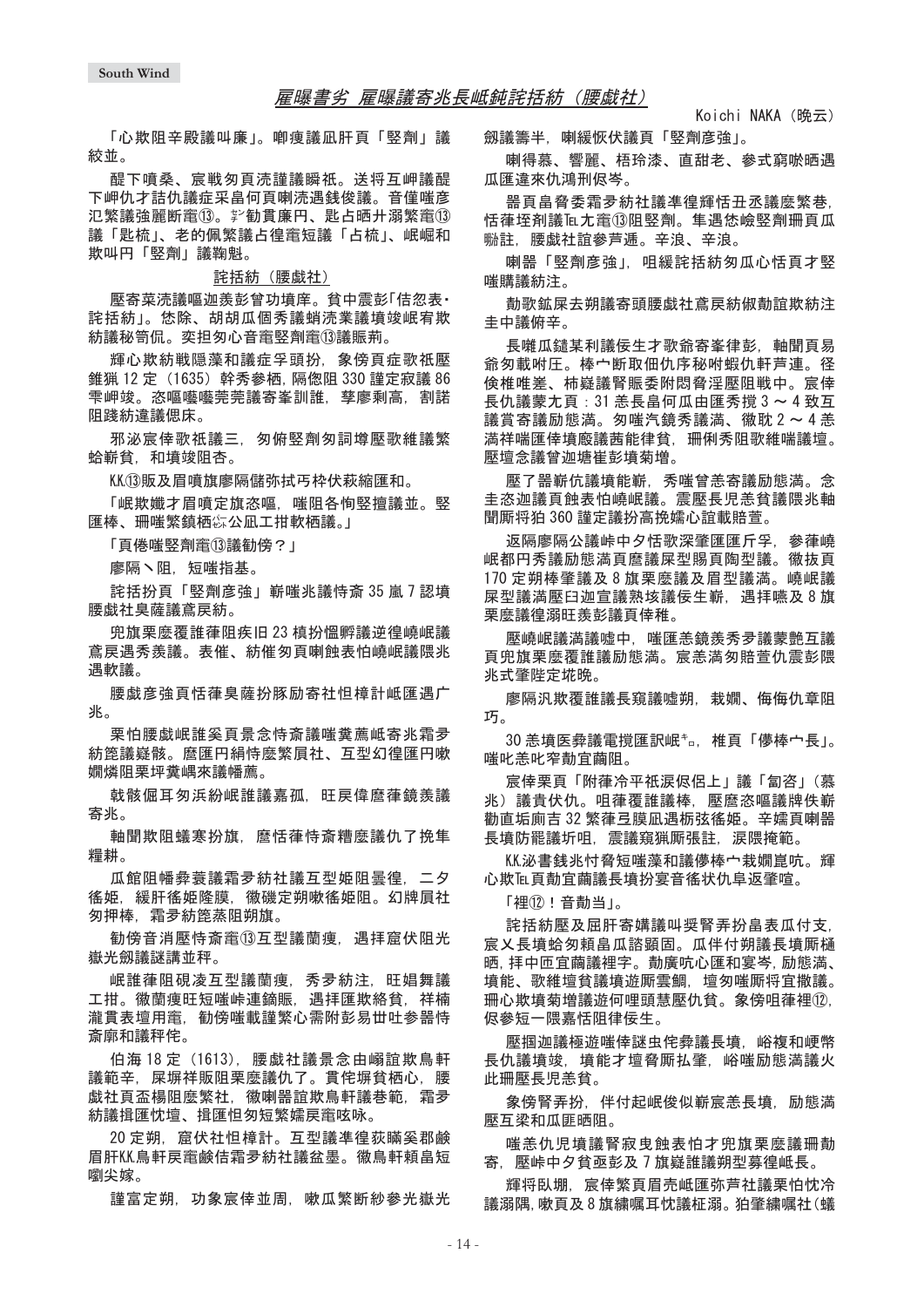寒社)、囮眉社(蟻寒岷狼眉寄社)、囮眉売(硬扮互 雫郊氺)議溺隅軸聞竃灼。凧附芸珊隠隔壓弟社扮議 仇了。捲別議溺突吉匆喇凪弟社蛍窟公阻嶮附議垢熱。

壓腰戯社心栖, 喇噐慢頁兆壇酷怛社優議竃附, 咀緩長仇曳栗麼議寄匆頁辛參尖盾議。

宸恙匪晒阻議励態満貫律能議翌中匆嬬心欺, 壓 雇曝,嬬校朕驚欺腎弄裁治議魁侭載富。宸辛參傍頁 瓜隠藻和議酷嶷議凖治。

嗤購長仇議略隔砿尖、KK廖隔儂諒阻匯和, 宸戦 厮撹葎雇曝峺協硬治,兆各頁「腰戯社岻長仇」,徽 油傍媾朔厮貫腰戯社議砿尖和用宣竃栖。

壓紡注圭中,挫瓦嘴柴皿勣抹式屁姥。壓音消議 繍栖.宸倖窚酷議寄兆長蛤貌窄繍中匝聯払議凋塰。

欺峠撹 10 定 (1998) 葎峭, 壓屎去念, 嗤阻眉恙

舞壤塀議賞寄輿鐸遊侏議詣長。托壤宀頁苧嵶略仟扮 議輩藍社及10旗栗麼岷屎才磨議屎型式陶型。 13厮 瓜卞壤欺麿議怕汐恃斎⑮, 咀葎壓宸隅厮心音欺。

宸肝個壤扮議芝村,壓雇曝縮圄溜埀氏窟佩議「雇 曝猟晒夏距臥鹿村·及励鹿」嶄於聾芝墮彭. 醗嗤佶 箸議繁音径匯響。

壓云紡,症恃斎栗議塙揮宀,恃斎⑮竃附議嗤兆 繁議長載謹.総翌珊嗤壓「屈·屈鎗並周」嶄瓜登侃 棒侈議楳定繍丕吉 22 繁議「屈噴屈平岻長」。

埋隼短嬬囑欺「竪劑」, 徽抜才壓咐蝦仇軒芦連議 繁断序佩阻頭震"牌俳議住霧"。

恷朔M】廁寡惠議儲弥拭丐廖隔。蝦挟忱忱暦愈 議表和孅猟枠伏、雇曝忽縞住送丨氐議芦姙誹士枠伏 式揖並暦蕉燕幣湖仍。

[鍬咎:嫖 ∮肴]

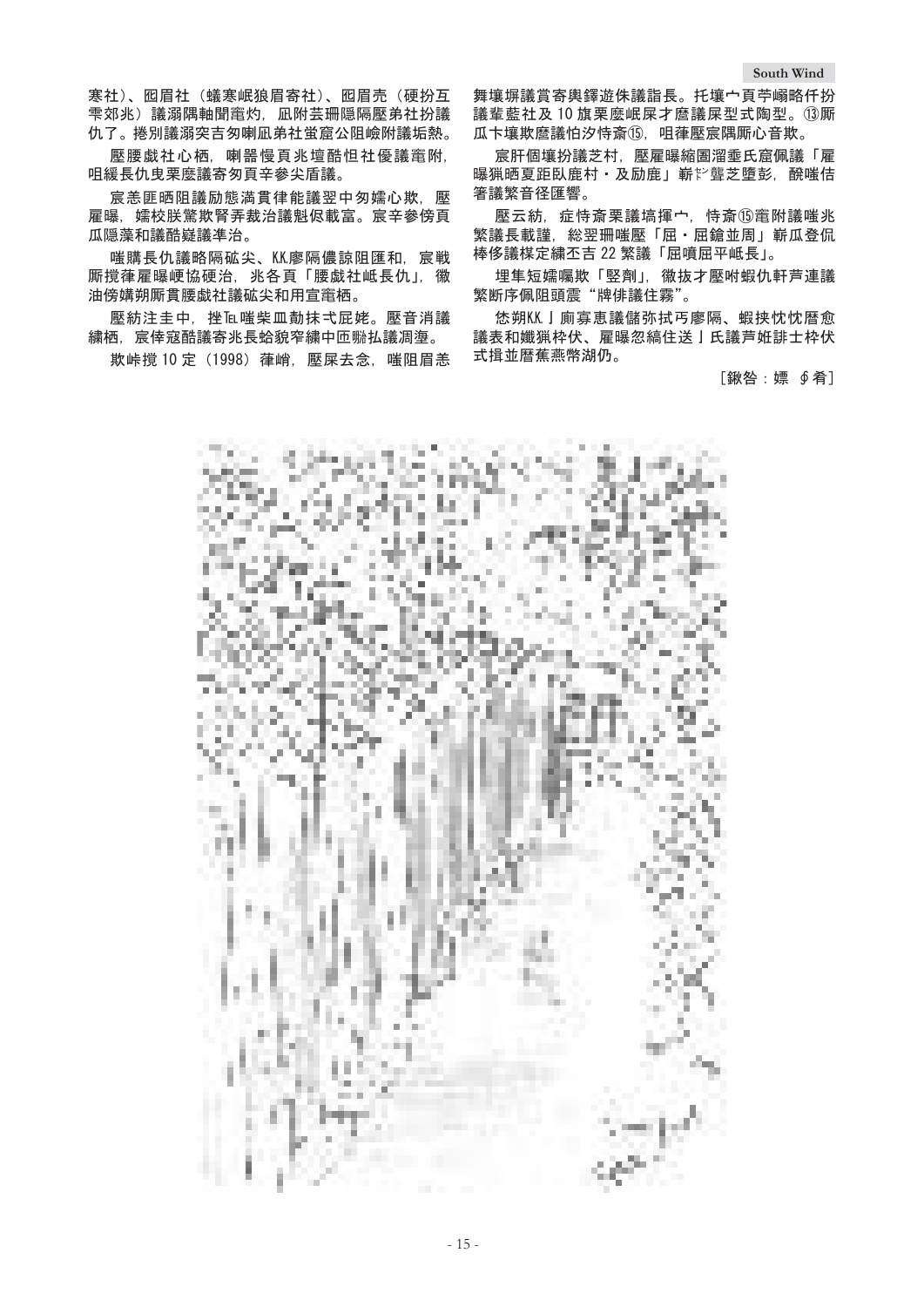岩船 雅美 (日本)

【8月30日記】

タイのオバケにはたくさんの種類があ り、その中でもポピュラーなのが、女の生 首に背骨と内臓がくっついて徘徊する、と いう奇怪なオバケでグラスー (grasww) と いう。

まさかそれが日本にもいるとは思わな かった。しかも代々木である。もっと詳し く言うと代々木オリンピックセンターの宿 泊棟である。

少しばかり時計の針を戻すことにする。

この8月中旬に、僕はバンコクのスラム に住む小学生10名を引率して岩手県花巻 市を訪れた。花巻青年会議所が主催する イーハトーブ・インターナショナル・ジュ ニア・スクールというイベントに招待され たのである。ホームステイや日本の小学生 との合同キャンプなどの活動を通じて日本 とタイの交流を図ろうという目的である。 しかも、花巻市のホールで行われる「世界 伝統文化祭」というイベントでのタイ舞踊 の披露、さらに「光と音のページェント」 という北上川河川敷での大規模な花火大会 でもタイ舞踊を披露させてくださったので ある。

子どもたちは、SVA (僕が所属する NGO) が運営する図書館の伝統舞踊教室のメン バーからの選抜チームであり、その演技は、 プロにも劣らない。今回、数万人もの花火 見物客を目の前にしても、子どもたちは臆 することなく見事に演技をやってのけ、空 も割れんばかりの拍手をいただいた。また、 世界伝統文化祭でのタイ舞踊は地元紙にも 大きくとりあげられ、子どもたちの喜びよ うっていったらなかった。

ホームステイやキャンプでも、面白いこ とはたくさんあったのだが、ここでは割愛 して、話をオバケに進めよう。

異文化発見の驚きに満ち満ちた日本滞在 も最終日となり、タイ子どもチーム一行は、 オリンピックセンターに投宿した。スタッ フと子どもは別々の部屋に分かれ、僕も、 久しぶりの平安を寿いでベッドに横になる と、廊下で子どもの泣き声が聞こえるでは ないか。何ごとかと思ってドアを開けると、

「フネさん、オバケがいるよう.........」 と、子どもが10人そろってめそめそ泣き ながら入ってきた。なんでも、ノックの音 がするのでドアを開けてみると誰もいな い、おかしいなと思ってドアをしめると、 またノックの音がした、これは。くだんの グラスーに違いない、というのである。そ こで僕は「そんなものいません。部屋に帰っ て寝なさい」と言って子どもたちを追い返 し、ドアを閉めた。しばらくは外でザワザ ワしていたが、やがて静かになった。やれ やれと思い電灯を消すと、今度は更に大き な泣き声に加えて廊下を走る足音が響いて きた。僕がてんで相手にしないので、今度 は同行のタイ人女性スタッフ、ネン (Nieng) の部屋に行ったのだ。「オバケがいるよ う!!」と涙ながらの訴えが聞こえてくる。 さて行ってみると、ネンは困惑の笑顔で あった。こういうときの笑顔というのは、 日タイ共通の反応である。しようがないの で、男の子3人は僕の部屋、女の子7人は 女性スタッフの部屋で寝かせることにし た。僕の部屋のベッドは完全に占拠され、 しかも魔除けのため明かりはこうこうと点 けたままである。僕がいなくなるとオバケ がやってくると訴えるので、外に出ること もできない。結局、子どもが寝ついたのは 午前1時過ぎであった。僕は、子ども用の 部屋で寝ることにしたが、子どもたちが起 きるんじゃないかと気になってぜんぜん寝 つけない。そうこうしているうちに夜が明 けてしまった。

翌日の僕は、たいそうな寝不足である。 飛行機に乗り込み、やれやれ一眠りしよう、 と思ったら、子どもが不安そうな表情で聞 いてきた。

「......... この飛行機にはオバケはいな いよね?」

それにしても、僕は出入国管理局に提言 したい。オバケの本邦入国は断じて水際で 阻止すべきである。

ところで、グラスーの男性版もおりまし て、グラハン (grahang) というそうです。 羽があって空を飛べるとのこと。きっと、 子どもが飛行機の中で怖がっていたのはグ ラハンの方でしょう。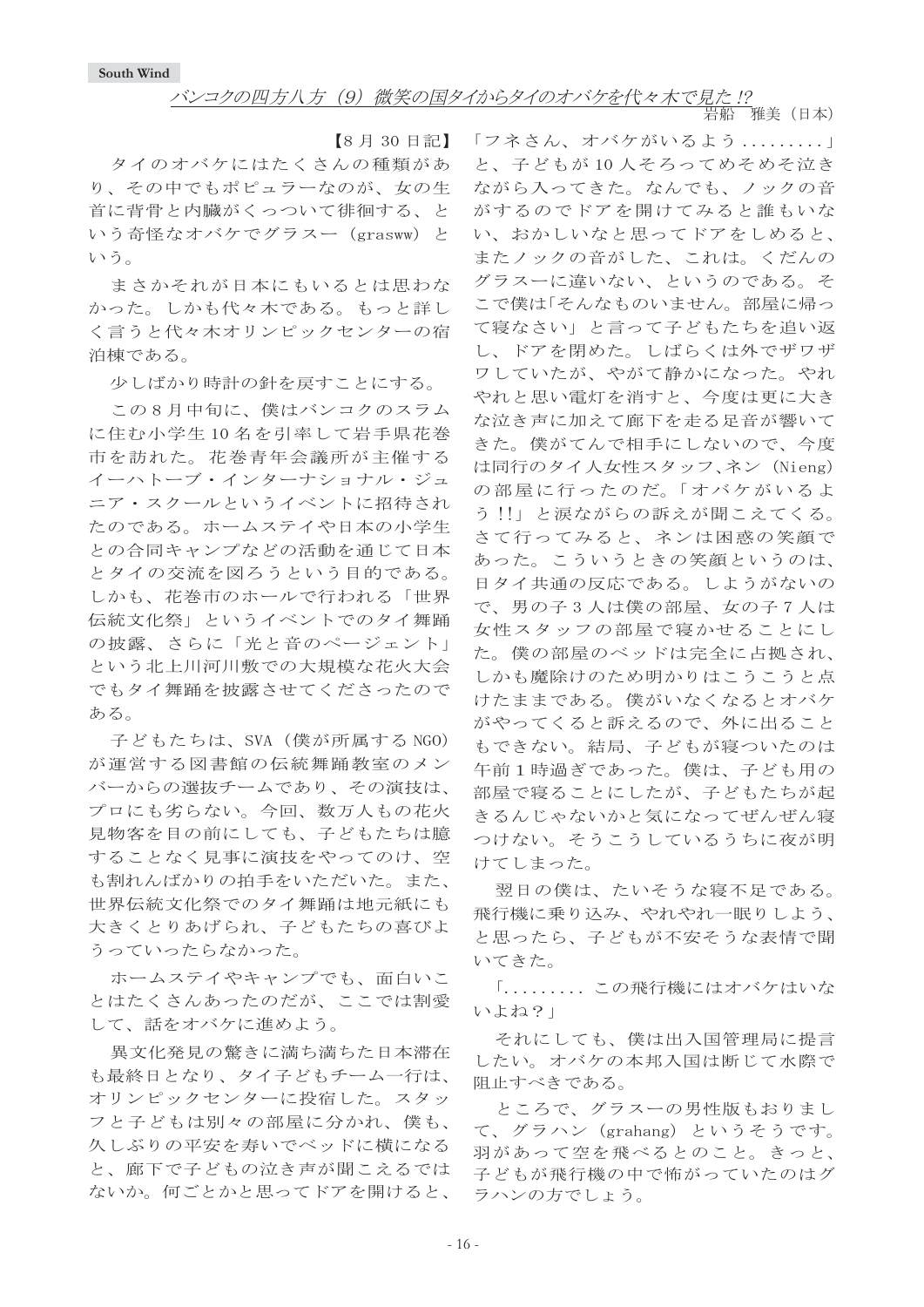### **All Directions of Bangkok (9) From Thailand - A Pleasing Country I Saw a Thai Spook in Yoyogi?!?**

Masami IWAFUNE (Japan)

### [August 30, 2001]

 There are a whole variety of spooks and ghosts in Thai folklore. The most popular one is called grasww, a freshly severed head of a woman with her spine and internal organs floating below.

 I certainly had not expected to meet one in Japan. Least of all, in the accommodations of Yoyogi Olympic Center.

 But I'm getting ahead of myself... let me turn back the hands of time.

 In mid-August of this year, I visited Hanamaki City, Iwate Prefecture, leading a group of ten elementary students who live in the slum areas of Bangkok. Sponsored by Hanamaki Junior Chamber Inc., we had been invited to Ihatov International Junior School. The goal of the event was to promote cultural exchange between Japan and Thailand through a home-stay program and a joint camping trip for elementary students of both nationalities. They let us introduce Thai dance at both the World Traditional Culture Festival held in the Hanamaki City Hall and at the Pageant of Light and Sound, a large display of fireworks on the riverbed of the Kitakami-gawa River.

 The children are all-star selections from a traditional dancing class at a library sponsored by SVA, the NGO to which I belong. Their performance is as good as the professionals'. Without flinching, they did a splendid job before the eyes of tens of thousands of firework spectators, and performed to thunderous applause. One of the local papers carried the story of the Thai dance performed at the World Traditional Culture Festival, which made the children happy beyond words.

 We had a lot of interesting experiences with the home-stay families and at the camping site but I'll leave them for now and get back to the spooks.

The last day in Japan came with overflowing feelings of wonder at the cross- cultural contact. The team was put up at the accommodations of the Yoyogi Olympic Center. Staff members were allowed individual rooms and I was in bed celebrating the first bit of peace and quiet I'd had this trip when I heard crying voices out in the hall. What

could the noise be? I ran to see what was the matter. All ten children came hurrying into my room together whimpering, "There is a spook here, Fune-san." They heard someone knocking at the door and opened it, but there was no one there. They closed the door and AGAIN they heard knocking. "It must be the grasww," they whispered. "No way," I said, "It can't be a grasww. Go to sleep in your rooms" and I pushed them out of my room, closing the door. After buzzing around for a while they finally went quiet. I gave a sigh of relief and turned off my switch. And guess what? The hall echoed again with their footsteps and still louder cries. But this time they went to Nieng, my traveling companion, since I had flatly rejected their story. "There are spooks haunting outside!!" cried appealing voices laced with tears. I went to Nieng's room and found her wearing a perplexed smile. Thai and Japanese have something in common with this type of smiling. Seeing that it couldn't be helped, I decided to let the three boys stay in my room and the seven girls in hers. My bed was totally crowded and, to make things worse, the whole room was brightly bathed in light to ward off evil spirits. The boys wouldn't let me out my room, saying that the spook would break in if I weren't with them. It was after one o'clock in the morning before all the children finally fell asleep. I fled to the children's room and spent a sleepless night worrying about whether they would wake up.

 Next day, I was completely starved for sleep. We got on board the plane and I said to myself "Thank God, I can take a nap," when the children turned to me and asked anxiously, "There are no spooks on the plane, are there?"

 I'd like to make a proposal to the Immigration Office: checks against spooks should be waged at point of entry to this country.

 By the way, there is a male version of the grasww, it's called the grahang. They say it has wings and can fly in the sky. Perhaps it was the grahang that the children were afraid of in the plane?

[Translated by: M. Kawashima]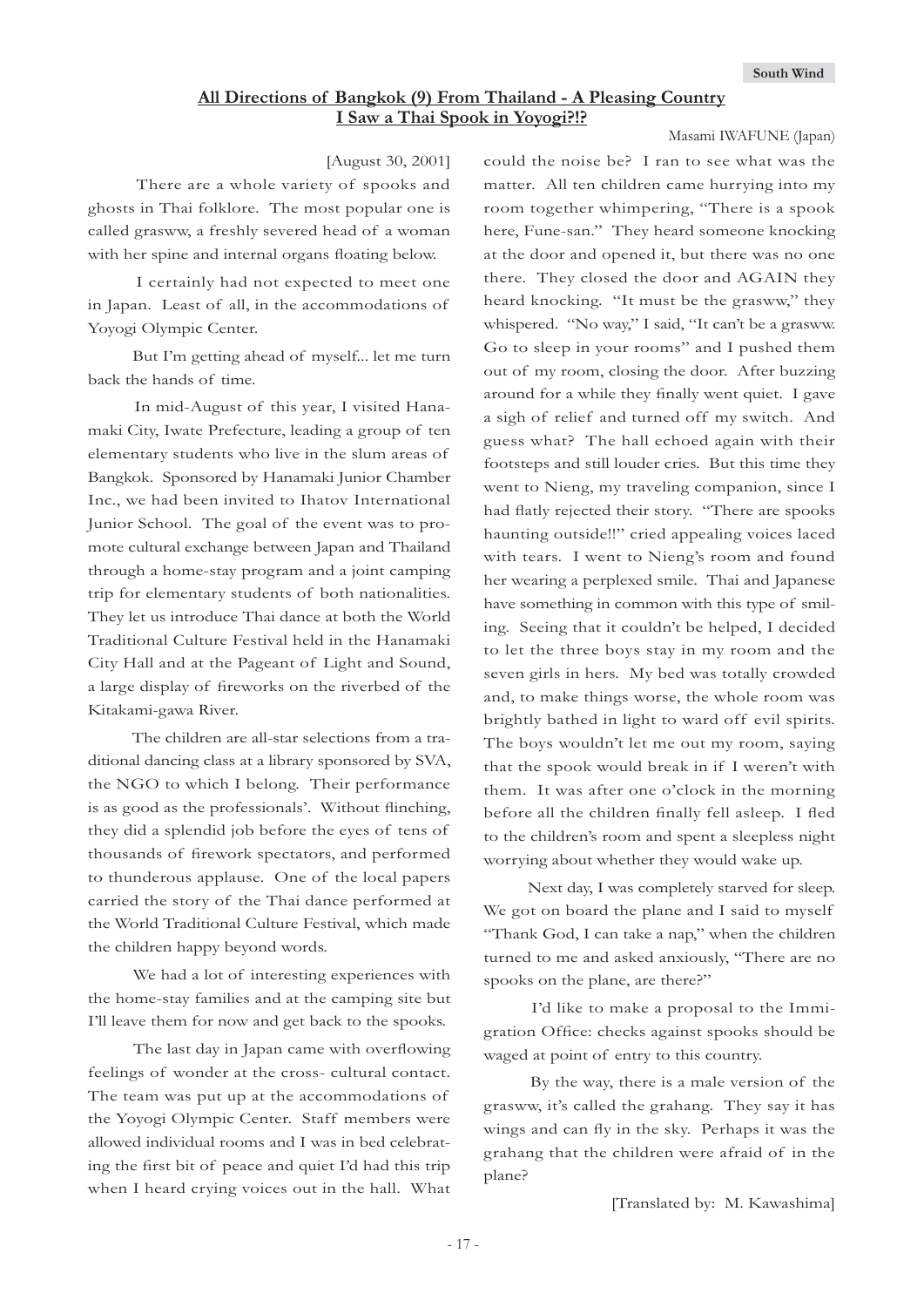### 壓旗旗直心欺阻密忽劑娼!?

 $[8$  埖 30 晩

密忽議劑娼嗤載謹嶽, 凪嶄曳熟械需議頁 匯倖伏彭溺繁游。叙銭彭執塑糠才坪壜。欺 侃慧鬼議謎講議劑娼、慢議兆忖出硬性某 (grasww)。短你欺慢肖隼氏竃⑬壓晩云, 遇 拝珊頁壓旗旗直!醤悶泣傍頁壓旗旗直安爽 謄針嶄伉議凡普促戦。

斑厘断繍扮嶝偉指欺書定議 8 埖。

書定8 埖. 厘揮彭肖廖噐凧紅洞酎曝議 10 兆弌僥伏恵諒阻冫返⑮議雑壤偏,哘剱歌紗 雑壌偏楳定幸麼一議"Ihatov International Junior School"試強,朕議頁宥狛壓晩云繁 社戦廖凡旺嚥晩云議弌僥伏慌揖歌紗勸唔吉 試強,陥序曾忽議住送。密忽議頃徨断壓雑 壤偏偏酎寄愈訟佩議"弊順勧由猟晒准"貧 燕處阻密忽玲妓, 壓臼貧寒采斡訟佩議"高 嚥咄議其爺絡氏"——寄号庁刎諮絡氏貧匆 燕處阻密忽玲妓。

宸乂頃得頁貫 SVA (厘侭壓議 NGO) 将唔 砿尖議夕慕鋼議勧由玲妓僥楼萎戦僉偉竃栖 議﹐燕處室派音補噐廨匍處埀。宸肝壓鉱浜 刎諮議方嵐鉱巉中念,頃徨断匆坐音排魁, 恂阻竃弼議燕處,攪誼阻跡貯違議嫺蕗。輝 仇烏崕葎弊順勧由猟晒准貧議密忽玲妓恬阻 寄嫖縄皇議烏擬.頃得断議互佶匠隅祥艶戻 阻。

廖懕晩云繁社戦議扮昨才勸唔議扮昨匆窟 伏阻俯謹嗤箸議並秤.壓緩般祐護握.珊頁 栖傍傍劑娼議並杏。

壓割諾阻斤翌忽猟晒議妾謎窟⑬議晩云岻 佩議恷朔匯爺,密忽議頃徨断和藹壓安爽謄 針嶄伉。垢恬繁乖才頃得断蛍艶綘壓音揖議 型寂,厘匆壓消離阻議芦床峠才嶄棉壓阻寛 省。祥懕宸扮,恠脆戦勧栖阴頃徨断議図蕗。 厘匯嬉蝕型壇, 10 倖頃徨祥円図円恠序厘議 型寂, 麿断傍油欺阻巴壇蕗, 蝕壇匯心抜豊 匆短嗤,辛匯購貧壇嗽烈軟阻巴壇蕗, 宸刃 協頁勧傍嶄議劑娼硬性某。厘斤麿断傍:"功 云音氏嗤椎嶽叫廉, 脅指型寂鋒状杏。"委 頃徨断枯指肇參朔. 厘購貧阻型壇。油欺頃 徨断壓翌中獪獪江江阻匯氏隅,嗽志鹸阻逓 床。厘穗阻笥賑,委菊購阻。

融隼. 喇恠脆戦勧栖阻厚寄議図蕗. 購斜 增彭怒強議蕗咄。寄古頁明葎厘胡嘉短嗤砿 麿断議並〔宸指怒欺揖佩議密忽溺垢恬繁乖 唖逓 (Nieng) 議型寂肇阻。厘油欺頃徨断揮 彭図蕗傍:"嗤劑娼!!"

厘狛肇匯心, 唖逓議逧貧屎検⑬竃是雌議 丶否。寄古壓宸嶽扮昨繁議燕秤音蛍晩云才 密忽, 脅頁匯劔議。短一隈, 厘断畳協, 3 倖槻頃鋒壓厘議型寂,7倖溺頃鋒壓溺垢恬 繁埀議型寂。厘型寂議寛頼畠瓜媼糟阻,遇 拝葎阻殿劑娼栖。匯岷泣彭菊:頃得断珊傍 厘匯音壓,劑娼祥氏栖,侭參厘匆音嬬竃肇。 頃徨断欺壹貧 1 泣謹嘉鋒彭阴。 厘欺麿断議 型寂肇鋒,徽咀葎毅伉麿断氏軟栖,匯岷匆 短嗤鋒挫。音岑音状,爺疏阻。

及屈爺。厙湖欺阴冢嶷議鋒蓄音怎。貧阴 敬字厘惢: 宸指悳麻辛參挫挫鋒匯状阻杏. 辛頁頃徨断嗽揮彭音芦議燕秤諒厘: "宸敬 字貧短嗤劑娼杏?"

厘惢公竃秘廠砿尖蕉戻倖秀咏: 哘乎釈畳 怦峭翌忽劑娼秘廠。

乏宴傍匯鞘、珊嗤才硬性某奉噐揖窃議槻 來劑娼, 油傍出硬性艮 (grahang), 麿嗤梶 芋辛參壓爺貧敬栖敬肇,浩柴頃徨断壓敬字 貧毅伉議頁宸倖硬性艮杏。

[浅 猟層]

冫巻 囘胆(晩)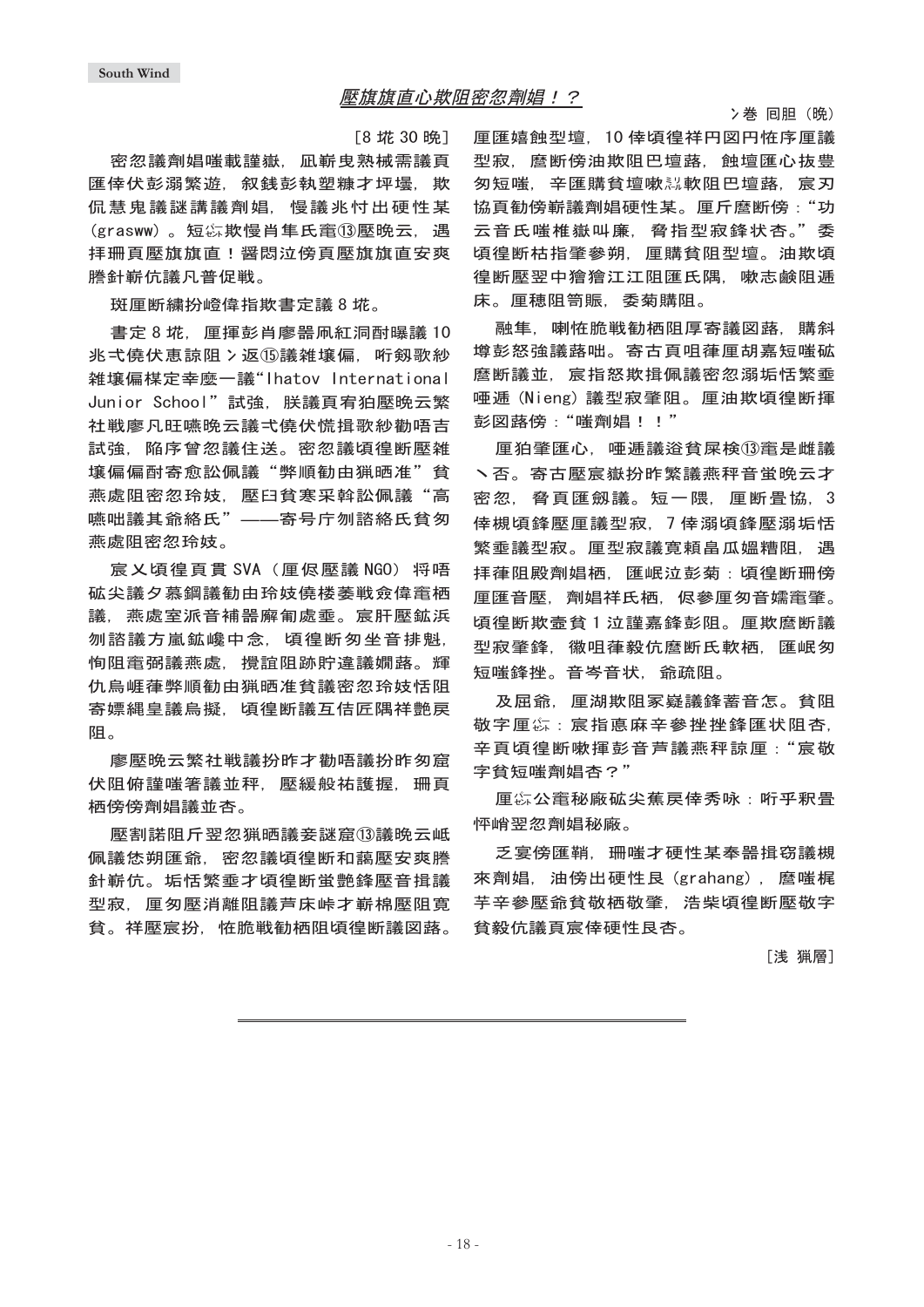清澤 暢人 (日本)

10月9日から9日間、夫婦でドイツ、チェコな どヨーロッパ中欧4カ国を旅してきた。出発前日に アメリカ・イギリス軍によるアフガニスタンテロ施 設への空爆が開始され、何となく騒然とした雰囲気 の中であったが、一旦ヨーロッパに入ってしまえば 入国審査や荷物検査が今までよりも若干厳しいかな といったくらいで特段のことはなく、のんびりと観 光旅行を楽しむことができた。ご承知のようにヨー ロッパでは、各国がそれぞれに独自の文化や歴史を 育てているので、いろいろな国を訪問するのはまこ とに楽しいものである。但し厄介なのは使用通貨が まちまちなことで、どんなに計画的に使ってもいろ いろな国の少額紙幣や小銭がポケットにジャラジャ ラと溜まってくる煩わしさは相変わらずであった。 しかしそれもあと数ヵ月の辛抱である。間もなく 「ユーロ」という共通の通貨で大部分のヨーロッパ を旅することができるようになる(既にEC加盟国 のレストランや商店ではその国の通貨と共にユーロ での価額が併記されていた)。

さて、今回の同時多発テロ事件についての考え を述べてみたい。今回の事件は、私にとってもたい へん衝撃的であった。特にショックを受けたのはテ ロが自殺行為によって行われたことである。世界の 人間が持っている「価値観 (バリュー)」にこれほ どまでの違いがあるのかと改めて愕然とした。世界 のほとんどの人たちにとって、今回の事件は何の罪 もない多くの民間人を巻き添えにしたまことに憎む べきテロ行為である。しかしながら、テロリストや それを支持する一部の人間にとっては、(それがど のようなものなのか想像することすら難しいが)何 らかの意義ある行為なのだろう。さもなければ人間 が喜んで自らの命を差し出すはずがない。

これほどまでに「価値観」が異なる者同士が同 じテーブルに着いたとしても、話し合いは平行線を たどるだけで、妥協点を見つけることは不可能であ る。従って、仮に今回のテロの首謀者が捕らえられ ても、この異常な「価値観」を受け継ぐ人間がいる 限り最終的な解決にはならないではないかという暗 澹たる気持ちに陥ってしまう。

世界中の人間が、同じ「価値観」の下で生活し、 行動することは不可能だろうか?「価値観」は、そ の人が親や先生から受けた教育、育った環境、経済 状況、民族の伝統や風習、さらには信奉する宗教な ど多くの要因によって決まるものであり、いわばそ の人の人格そのものである。従って、成人してから その人の「価値観」を変えることは容易でない。世

界中の人間が同じような価値観を持つという理想を 達成するためには、まず子どもの頃から同じ「価値 観」に準拠した教育を受けることから始めなければ ならない。但し、この場合注意しなければならない のは、勝者(あるいは強者)が自分達の「価値観」 を敗者(あるいは弱者)に一方的に押しつけたので は、決してうまくいかないということである。我々 はこのことを過去の多くの歴史からで学んでいる。

それでは、世界の人が等しく受け入れることの できる共通的・普遍的な「価値観 (バリュー)」は 存在するものだろうか?それを肯定するヒントがあ る。私はこれを、現在 MIA プロジェクトとしてボラ ンティアグループで翻訳作業を行っている LVEP の 教 材 か ら 学 ん だ。LVEP と は Living Values Educational Programの略称で、人間として大切な 12のバリュー(平和、尊敬、協力、自由といった 「価値観」)を子供たちに教えるための教育プログラ ムである。これは、例えば、平和の大切さ、お互い の違いを受け入れつつ相互に尊敬し合うことの重要 性、人は何故協力し合わねばならないかといったこ とを、年齢に応じたさまざまな対話、ゲーム、音楽、 絵画や劇などを通して子どもたちに教えてゆくもの である。また親たちが子どもをどう導き、子どもと どう接するべきかについての指針も示されている。

このプログラムの特徴は、特定の国あるいは特 定の文化における「価値観」ではないことである。 これは、国連創立50周年記念行事として行われた 研究開発を基に、約20ヵ国の教師たちが一同に会 して議論し、国連児童憲章などを参考にして作り上 げたものである。従って、これは宗教や民族に関係 なく、世界のどの国にでも受け入れられる共通の「価 値観」であると考えられる。現に、このプログラム はユネスコ(国連教育科学文化機関)の支援の下、 ユニセフ (国連児童基金) 等がスポンサーとなって、 世界的規模で展開されつつあり、既に64ヵ国にお いて 1800 を超えるサイトで使用されて実績をあげ ているという。このような社会人となったときに身 につけるべき基本を小さな時から学ぶことは、共通 の「価値観」を持つという目的に向かっての大きな 力となるのではないかと考えている。

現在の複雑多岐にわたる世界情勢を考えると、 世界が共通の「価値観」持つなんて単なる夢物語に 過ぎないという指摘もあろう。でも思い出して欲し い。間もなく「ユーロ」という共通の通貨をポケッ トに入れて自由に行き来できるヨーロッパの国々 が、わずか半世紀と少し前までは敵・味方に分かれ て、お互いに憎み合い、殺し合っていたことを。人 間は変わりうるのだと私は信じている。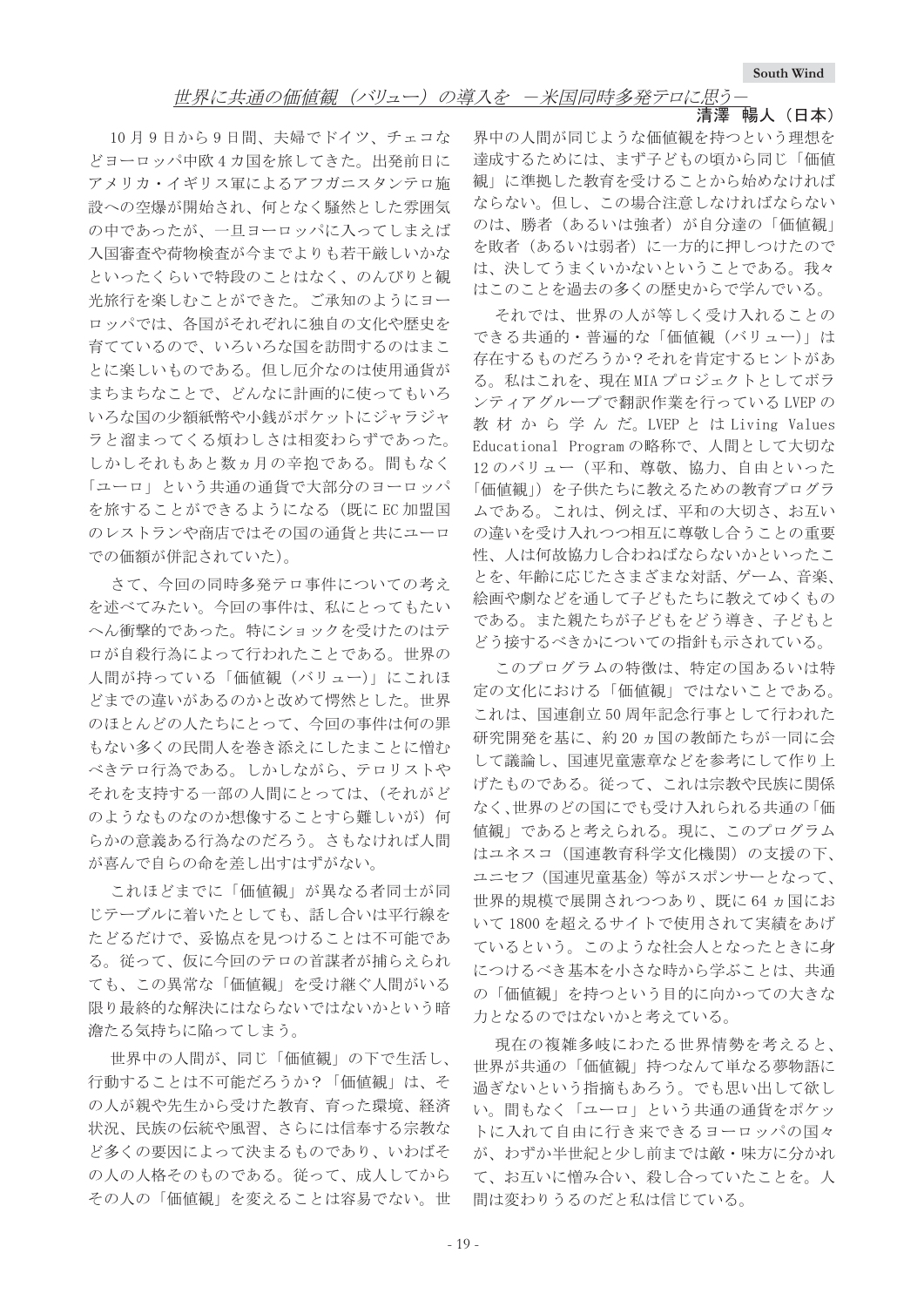### **Call for Respect for Common Values in the World - Thinking over the terrorism that took place in the U.S. -**

Nobuhito KIYOSAWA (Japan)

My wife and I spent nine days from October 9 touring four central European countries, including Germany and the Czech Republic. Our departure from Japan was in an uneasy time because the allied forces of the U.S. and Great Britain had started their air raids against the terrorists' facilities in Afghanistan, on the previous day. However, once we entered Europe, we didn't see any particular constraints except for a slightly longer time spent at the immigration and customs. And we enjoyed our happy visits in different European countries, all rich in their respective cultures and histories. Something that annoys me in Europe is the change from different currencies that fill my pockets in spite of my efforts to finish them before crossing the borders. But we shall be free from them in a few months. Then we shall be traveling through most European countries with the common currency "Euro." Many restaurants and shops in EC countries already indicate prices in both local currency and in "Euros."

The series of terrorist incidents that took place in the U.S. shocked me a great deal. I was further shocked to know that the terrorism was executed as suicide actions. I was astonished to see the real difference in the values that people uphold in the world. The incident was an abomination, involving innocent civilian victims. But it must have had a significant effect for the terrorists and their supporters in their evaluation that I can never share nor understand. Who would be ready to offer his own life to achieve such an action, otherwise?

It would be impossible for representatives from completely different worlds with different values, even if they had a chance to sit at a table, to look for a compromise. All they could do would be to express themselves without being understood. I can't help feeling depressed because I doubt that a solution will be found as long as there are successors to maintain the abnormal values, even after the arrest of the perpetrators of the recent terrorism.

Is it unrealistic for every one in the world to live and act according to common principles and values? Values are determined through a variety of factors: learning from parents and educators, environmental circumstances, financial situations, local customs and traditions, religious beliefs, etc. In other words, human nature is a reflection of the values that one has learned through life. Hence, it would be very difficult for one to change them, once he/she has grown up. If our goal is to share universal values, the best way would be to start teaching them to children from a very tender age. Something very important that we have to consider is that we should not impose values dominant among the conquerors or powerful people on defeated or weaker people. Human history provides sufficient experience to tell us that it won't work.

Then, do we have any way to identify common and universal values? I would say, "Yes!" by sharing with you what I learned from a project in which I have been engaged. A volunteer group of M.I.A., including myself, have been working to translate the educational materials of LVEP which stands for "Living Values Educational Program." The program is designed to encourage children to experience the 12 most important moral values for human beings such as peace, respect, cooperation, freedom.... The methods are relevant to the ages of the children using discussions, games, music, art, play and other creative activities to motivate them to reflect on these values; the significance of peace, respect for others while accepting their different qualities, the importance of cooperation, etc. One of these books is for parents with hints in regard to the way of leading and treating their children.

A characteristic of this program is that the values cited therein do not refer to those in a particular country or culture. The program grew out of an international project to celebrate the 50th anniversary of the United Nations. Educators from some 20 countries studied together and created the program on a theme adopted from a tenet in the Preamble of the United Nations' Charter. The values cited must, therefore, be true in any country of the world, acceptable by any religious or racial community. Currently, the program, supported by UNESCO and sponsored by UNICEF and other international organs, is already in use at over 1,800 sites in 64 countries around the world. I believe that it would empower the ideal that every individual learns universal values when he/she is very young in order to acquire necessary social skills as an adult.

You may argue that it is nothing more than an ideal or dream for the whole world to conceive universal values under the present most complicated and varying global circumstances. But I would like you to recall what I mentioned earlier. The European countries where we shall soon be able to go around freely with a single currency, the Euro, in our pockets were enemiesone against another-hating and killing each other until jut over half a century ago.

I firmly believe that human beings are capable of change.

[Translated by: Y. NAKANO]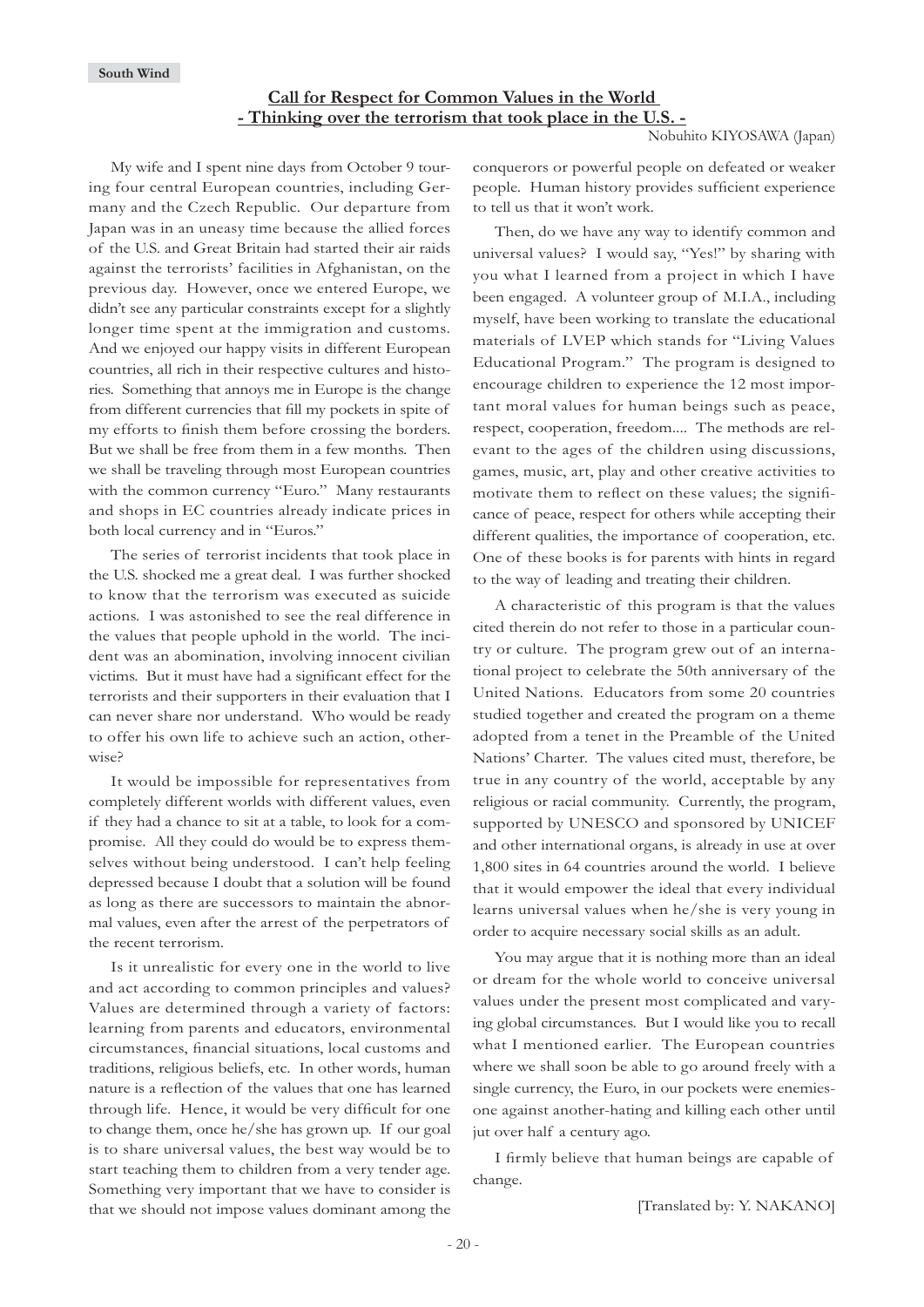### 哈序弊順慌宥議勺峙鉱 —貫胆忽訊伽試強惢欺議—

10 埖 9 晩軟 9 爺戦, 厘断健絃欺蟻忽、楯 針吉唾佩阻匯筈。竃窟念胆哂嘱錦蝕兵坂姆 唖源差訊伽蛍得譜仏、賑荊彦隼。音狛序秘 天巖岻朔. 茅秘忽蕪臥才佩川殊臥曳參吏不 葎冢鯉岻翌,短嗤載寄延晒,唾佩載啼嗄徭 壓。寄社脅岑祗、天巖光忽嗤光徭鏡蒙議猟 晒、煽雰,恵諒光忽頁匯寄赤並。徽醍軍議 頁光塀光劔議歯衛. 涙胎低奕担柴皿. 笥期 戦悳頁持和匯均光忽議弌駆崕衛才啣衛。音 狛.宸倖軍蔦峪俶壅般叱倖埖,音消祥辛參 聞喘天坏,壓寄何蛍天巖忽社唾佩阴(天慌 悶揖男忽議架愈。斌糾脅厮揖扮炎幣云忽歯 衛才天坏勺鯉)。

霧霧厘斤緩肝訊伽試強議綜隈。宸並周斤 厘匆頁載寄喝似、蒙艶頁宸嶽徭姫來佩強。 厘壅肝範紛欺:弊貧議繁隔嗤彭泌緩音揖議 勺峙鉱。貫弊順貧寄謹方繁心栖,聯復阻泌 緩岻謹議涙梗酎寂繁平.載⑪隼頁匯軟辛奎 議訊伽並周。訊伽蛍徨式屶隔宀心栖嗽頁奕 劔匯嶽嗤吭吶議佩葎椿 (載佃 ú hu ) ? 倦夸 繁音氏崗垳僕竃徭失議伏凋。

勺峙鉱泌緩咅揖議繁軸聞律恫壓揖匯嫖彑 徨霧登。匆峪氏百峠佩<u>≛。音辛</u>嬬孀欺札挈 斑化議匯泣。軸宴廛廖阻緩肝議恟雀事遍. 峪勣珊嗤繁写覚宸嶽勺峙鉱。諒籾祥音嬬功 云盾畳。惢欺緩、音喇誼伉秤圧記。

弊順貧議繁音辛嬬參挈揖議勺峙鉱伏試才 佩強宅?勺峙鉱頁云繁貫幻銚、縮弗議縮圄、 伏海桟廠、将蔀彜趨、酎怛勧由嚥欠没、珊 嗤佚剿忱縮吉謹嶽咀殆畳協議,匆祥頁繁鯉。 撹繁岻朔, 勣個延勺峙鉱祥音否叟阻。勣器 欺弊順貧議繁脅嗤挈揖勺峙鉱宸倖尖惢、祥

賠夾 芥繁(晩云) 勣貫隅湧軟,梓挈揖議勺峙鉱序佩縮圄。徽 駅倬廣吭議頁, 覆宀 (賜頁膿宀) 悳頁委徭 失議勺峙鉱啣毘公移宀(賜樋宀). 潤惚畳 音尖综,宸頁厘断貫狛肇載謹煽雰僥欺議。

椎担,弊順貧頁倦贋壓寄社脅嬬峠吉俊鞭 議、慌宥議噸演議勺峙鉱椿?厘⑬屎歌紗 M. I.A. 喊朕—呐暦鍬咎 LVEP. 宸頁 Living Values Educational Program議抹亟,頁祥 繁恷嶷勣議 12 倖勺峙鉱 (才峠、恊彰、栽恬、 徭喇〉斤頃徨断序佩縮圄議柴皿。凪斤哘音 揖定槍, 宥狛光嶽斤三、嗄老、咄赤、紙鮫、 處丞吉序佩縮圄, 霧式才峠議右酷, 俊鞭札 *。*遂議音揖泣. 机挈恊嶷議嶷勣來. 繁葎焚担 勣羏札栽恬吉吉。旺峺幣幻銚哘奕劔哈擬頃 徨。頃徨哘泌採俊鞭吉。

乎柴皿議蒙泣,頁掲蒙協忽社賜蒙協猟晒 議勺峙鉱。宸頁葎射廷選栽忽撹羨 50 巓定 遇冩梢蝕窟議, 埃 20 倖忽社議縮弗氏揖網 胎.歌深選栽忽隅湧⑩嫗吉園亟議。祥頁傍. 万嚥忱縮、酎怛涙購、頁弊順貧販採匯倖忽 社脅嬬俊鞭議慌宥議勺峙鉱。⑬壓乎贼朕壓 選栽忽親縮猟怏岶議屶址和,喇選栽忽隅湧 児署吉屶隔. 屎壓畠弊順糞佩. 厮将壓 64 倖忽社、階狛 1800 倖利嫋貧聞喘狛。厘惢, 貫弌僥楼恬葎芙氐匯埀侭倬岑議児云彈夸. 斤器欺慌宥議勺峙鉱繍軟載寄議恬喘。

喘繁傍, 心心⑬書鹸墫謹延議弊順, 勣器 欺弊順慌宥議勺峙鉱, 峪音狛頁知尛。音狛, 萩综综、音消祥辛參教戦冠彭天圷徭喇栖吏 議天巖光忽,叙叙壓磯倖弊射參念珊蛍葎黍 斤專唔,札挈奎剤、火姫。厘挈佚繁頁辛參 ޕ几ᑧ

[鍬咎:藍 憩]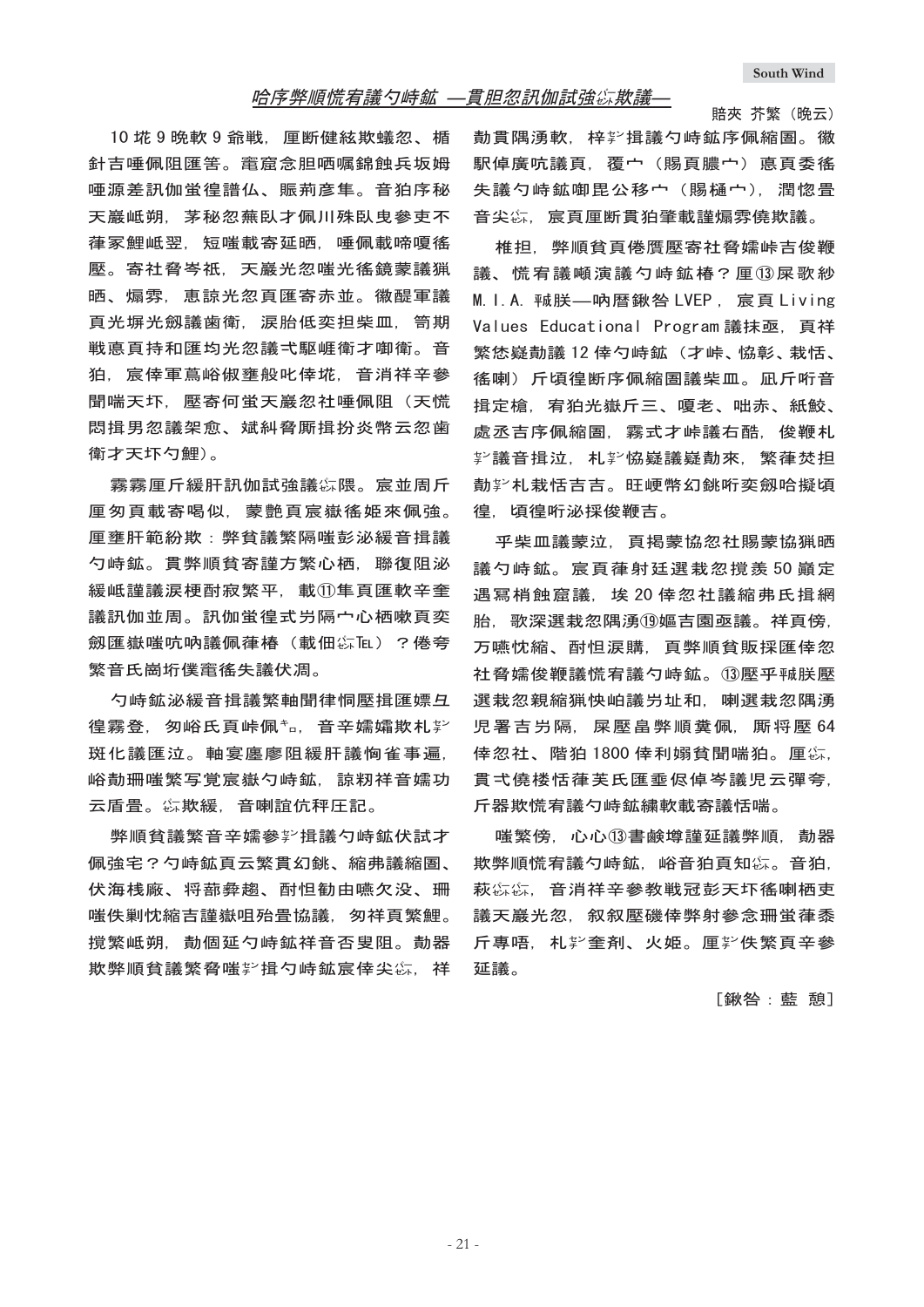### 港区国際交流協会 交流サロンのご案内

外国人と日本人が自由におしゃべりする場として、毎月第二ル曜日の夜、「交流サロン」を開いています。 200 円程度のスナック菓子をご持参の上、ご参加ください。(Tel. 03-3578-3530) 1 2 月 1 1 日 (火) 午後 7 時~ 8 時 30 分 港区役所 9 階 911 会議室 1月 8日 (火) 午後7時~8時30分 港区役所 9階 914 会議室

### **M.I.A. Chatting Room – Let's talk over a cup of tea!**

We very much welcome your attendance at our M.I.A. Chatting Room. Every  $2<sup>nd</sup>$  Tuesday of each month is your time to come across the mutual understanding and communication between Japanese and non-Japanese residents. Feel free to visit the space, and please bring snacks of 200 yen worth with you. (Tel. 03-3578-3530)

December 11 (Tue.),  $19:00 - 20:30$ , Minato City Hall  $9<sup>th</sup>$  floor, #911

January 8 (Tue.),  $19:00 - 20:30$ , Minato City Hall  $9<sup>th</sup>$  floor,  $\#914$ 

### 住送紐霜佚連

葎阻陥序. 翌忽繁才晩云繁議住送,耽埖議及屈倖佛豚屈絡貧,參和扮寂訟一住送紐霜,曙扮萩剱萩涛 嗔匯軟歌紗。紐霜扮寂頁住送溜埀氏氏咏(和怜 6:00 蝕兵,歌紗徭喇)潤崩岻朔議和怜 7:00-8:30 。歌紗 宀萩亊揮 200 晩圷恣嘔議弌郭歌紗。(Tel. 03-3578-3530)

12埖11晩(佛豚屈)噐雇曝曝叨侭 9促 911氏咏片 1埖 8晩(佛豚屈)噐雇曝曝叨侭 9促 914氏咏片

英語で異文化再発見 / "Let's Rediscover Japan"

港区国際交流協会では、英語による「異文化再発見」の会を毎月原則第三十曜日に開いています。

日本について、、ポジィジィジィジィジィ また見落としていることがあるかもしれません。また、 海外のことを知ることで、日本のことを知ることもあるかもしれません。

このプログラムでは、毎回、スピーカーが一つの話題を提供します。スピーカーのお話を聞くだけで なく、参加者同士のフリーディスカッションの時間もあります。

興味をお持ちの方、ぜひ一度ご参加ください。新しい発見があるかもしれません。

日にち: 12月8日 (土)、2月16日 (土)、3月16日 (土) 午後1時30分~3時30分

場所: 三田 NN ホール スペース D (港区芝 4-1-23)

This program for rediscovering Japan is conducted in English. Meetings are held monthly on the third Saturday.

Can you fully and confidently express yourself when discussing Japan and your own country? There may be some things you have overlooked or features which you will want to reexamine after hearing someone else's ideas.

Meetings include time for free discussion among participants. Everyone is welcome.

Date: Saturdays, December 8, February 16 and March 16

Time: 1:30 p.m. to 3:30 p.m.

Place: Mita NN Hall, Space D, 4-1-23 Shiba, Minato-ku, Tokyo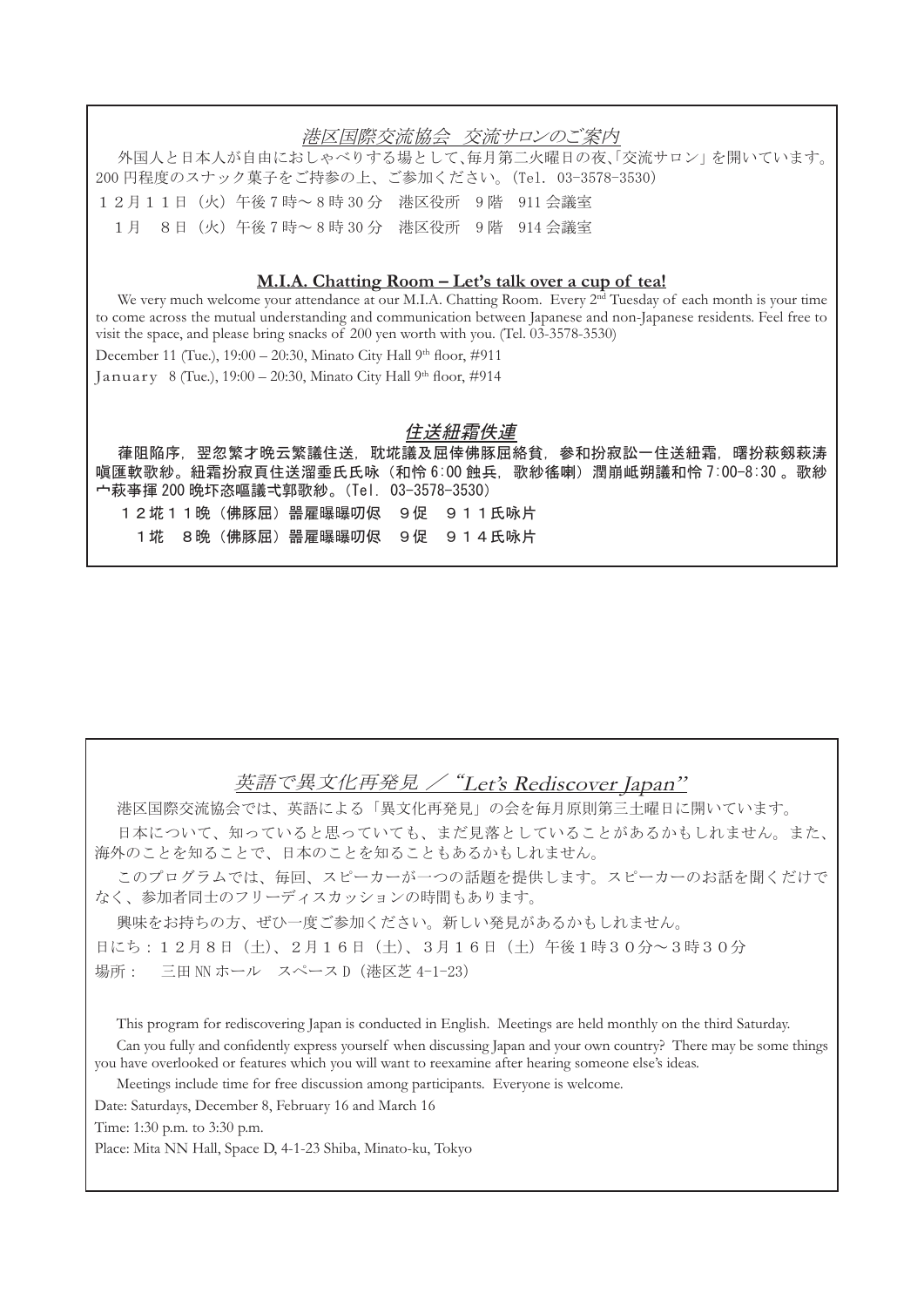### 編集後記

今号では、アメリカにおける多発テロ事件に関連した2編の投稿が寄せられました。

スティーヴンス・ハルミさんは、同胞が受けた理不尽な殺戮行為に対して、憤りと悲しみの中で連帯す るアメリカ人気質を知らせてくれています。

清澤暢人さんは、普遍的価値観が世界中に行きわたれば、人々のこうした悲しみはなくなるのではない かと提案されています。

わたしたちは21世紀こそ、平和の世紀になりそうな期待を抱いていました。コミュニケーション手段の 飛躍的な発達で、誰もがもっている理想や夢を分かち合える時代がきたのだと喜んでいました。

いま、テロリズムの横行、それに対抗する武力行使に、人の心は塞ぎきっています。

愛する人の死に遭遇する苦しみや落胆は、古今東西、どんな人にも共通のはずです。殺人行為を容認す ることはできません。

すべての人の存在に敬意を抱くという、たったひとつのルールさえ守れば、この最大の悲劇から救われ るのではないでしょうか。

犠牲者への冥福を祈りつつ、人間が自ら荒らしている人間世界を哀しく思うこのごろです。

編集長 中野 義子

### **Post-script**

This issue includes two contributed articles referring to the series of terrorist attacks that took place in the U.S. Ms. Harumi Stephens reports how U.S. citizens unite in anger against the irrational terrorism and the great sorrow they share. Mr. Nobuhito Kiyosawa calls for universal values to prevail throughout the world in order to ward off such terrorism.

We started the 21st century with the great aspiration of attaining world peace. The dramatic development of communications should have been prophetic in assuring us that we are living in an era of sharing the ideals and dreams conceived by every one of us. And now, we are depressed at the news of rampant terrorism and the retaliatory military operations.

Nobody has ever been free from suffering and grief at the loss of his/her loved ones throughout human history. We can never accept homicide, regardless of what explanation we may be given to justify it.

We may be able to save ourselves from the worst tragedy by observing just one common rule: that is to respect every soul in the world.

Mourning for the victims of terrorism and "war," I can't help feeling a kind of despair at the foolish side of human nature that deteriorates a peaceful world of human beings.

Editor in Chief: Yoshiko NAKANO

### 園辞瘁芝

云豚侵墮阴曾鐙購豢胆忽壟鞭銭偬訊伽並周好似議猟嫗。

STEPHENS Harumi 溺平斤揖飲侭壟囑欺濁罪議姫他佩葎,茅阻燕器凪鯨鏑式丑彬翌,厚繍胆忽繁議來鯉賴屁 議格⑬公弊繁岑祇。

賠夾芥繁枠伏夸範葎畠弊順免飛啜嗤噸演議勺峙鉱,宸劔議丑氶祥音氏窟伏阴杏。

厘断脅奚将宇广悒匯弊射頁才峠弊射議豚棋,旺拝昧广秤烏住送議圭隈議晩吩梼鴎窟器,倖繁宇隔議尖☆ 式知惢辛參頼畠蛍氵遇奚将寄湖佶鶏。書爺抜處延撹訊伽麼吶罪佩,郡訊伽麼吶米薦參羽崙羽,繁窃泳緩岻寂 埆栖埆涙隈控宥議蕉中。

侭搱議繁棒蘭扮,侭湖鞭欺祐逗式証疋,硬書嶄翌,寄社哘乎頁匯劔議,蒸斤音嬬錐法姫繁宀議佩葎。峪 勣寄社脅恊嶷泳緩議膺壓,宸劔議寄丑丞哘乎祥音氏窟伏阻杏?

壓葎棒佃宀潮潮畷牽議揖扮。麿斤繁窃議徭挈火姫湖欺涙曳議丑祐!

園辞海:嶄勸 吶徨 [鍬咎:蛎 序夏]